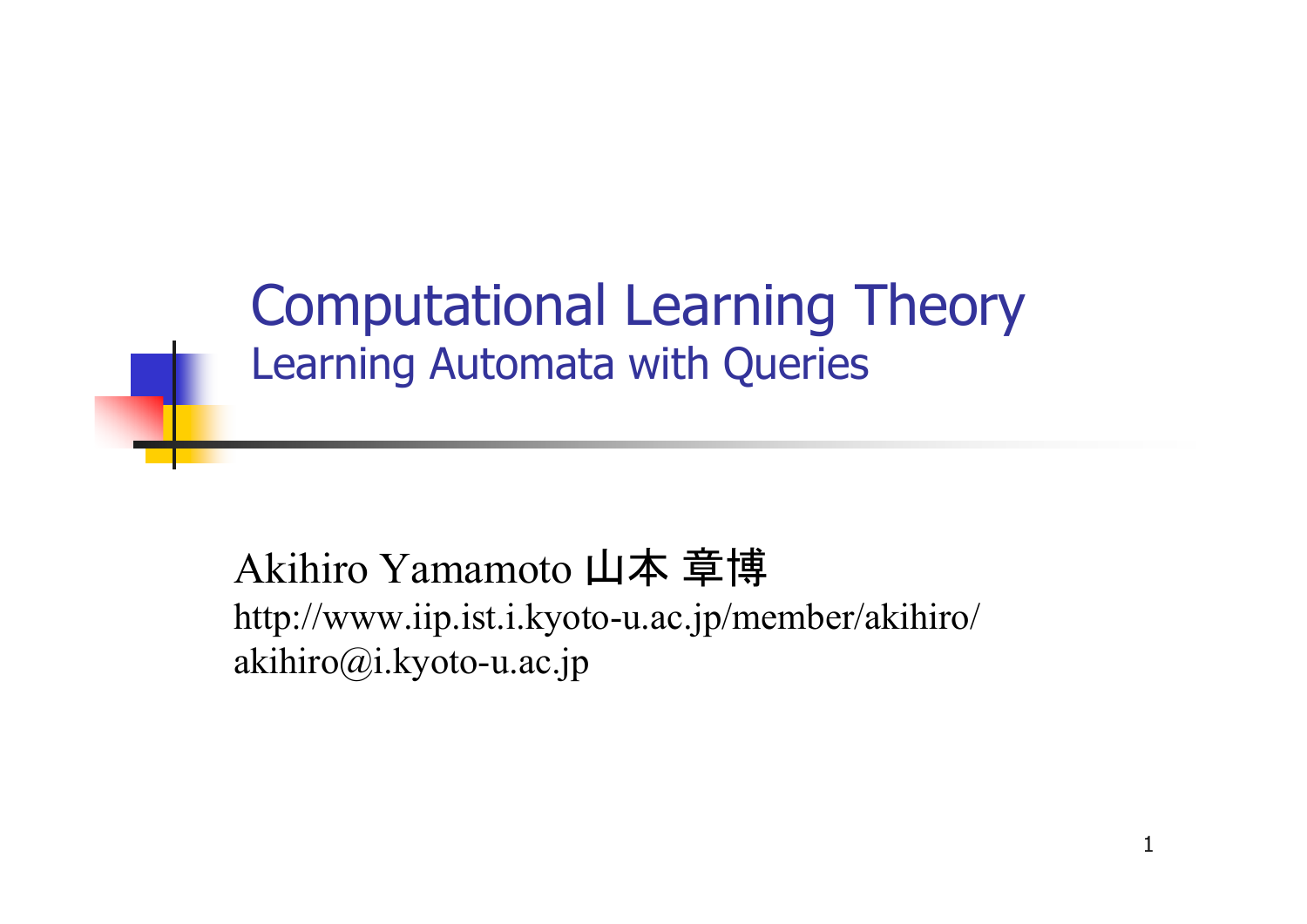### Introduction

- Every FA *M* is identified with the examples in the characteristic set for *M.*
	- **The characteristic set is generated with a minimal test set and** an observation table.
	- The observation table is constructed with a prefix closed set.
	- A prefix closed set is "dense" in the sense that no prefix of any element in the set is missing.
- When we have some missing examples, how should we do?

One solution is to estimate the missing examples with some properties of FA.

Another solution is to revise the learning machine so that it can request the missing examples.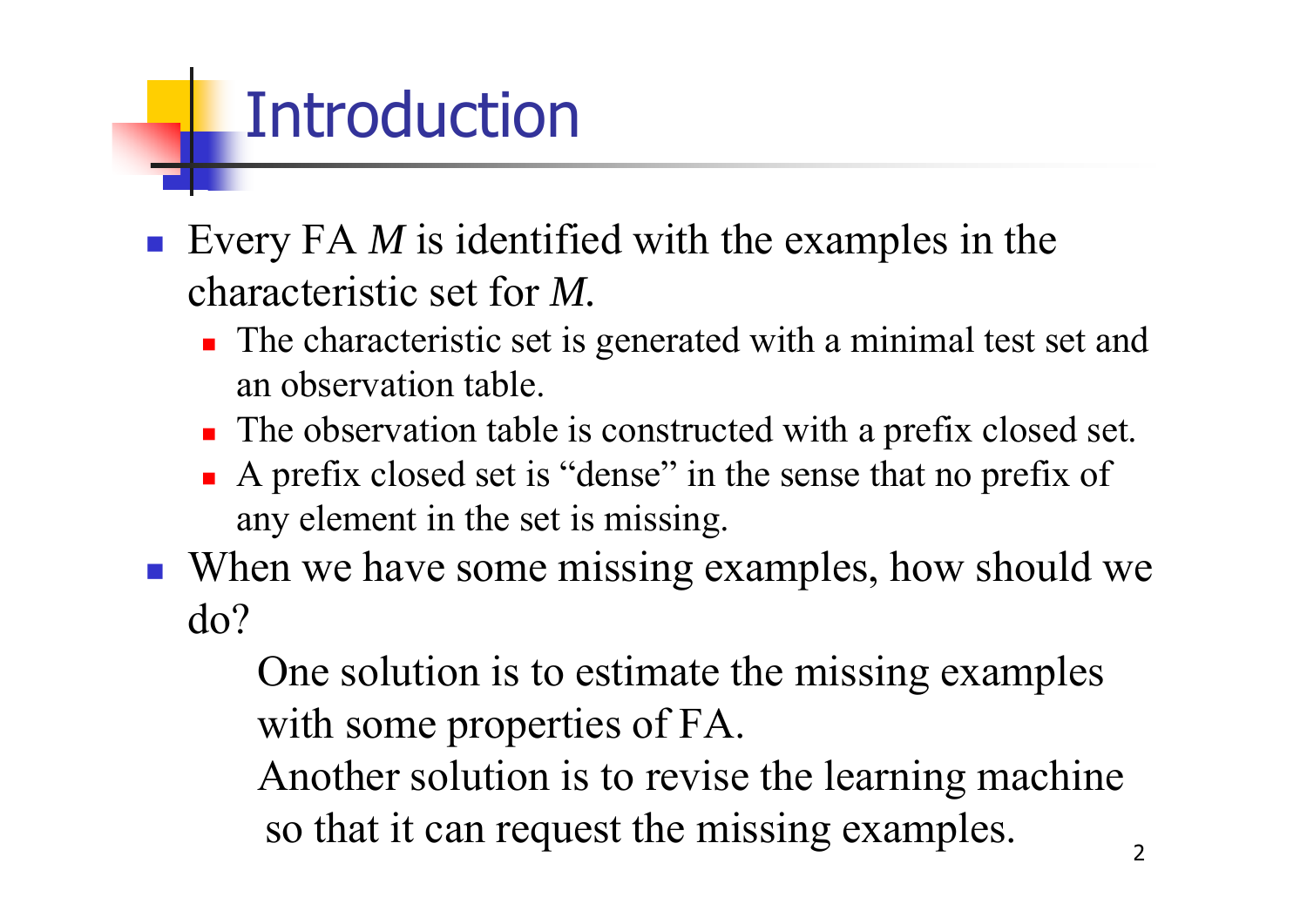### Learning with Queries

- **One of the framework of "identification in** the limit" is modeling a passive learner.
- We consider active algorithms for learning, which request information necessary to conjecture targets.
- By allowing machines to use queries we could make them more active.
- We assume a teacher or an oracle.





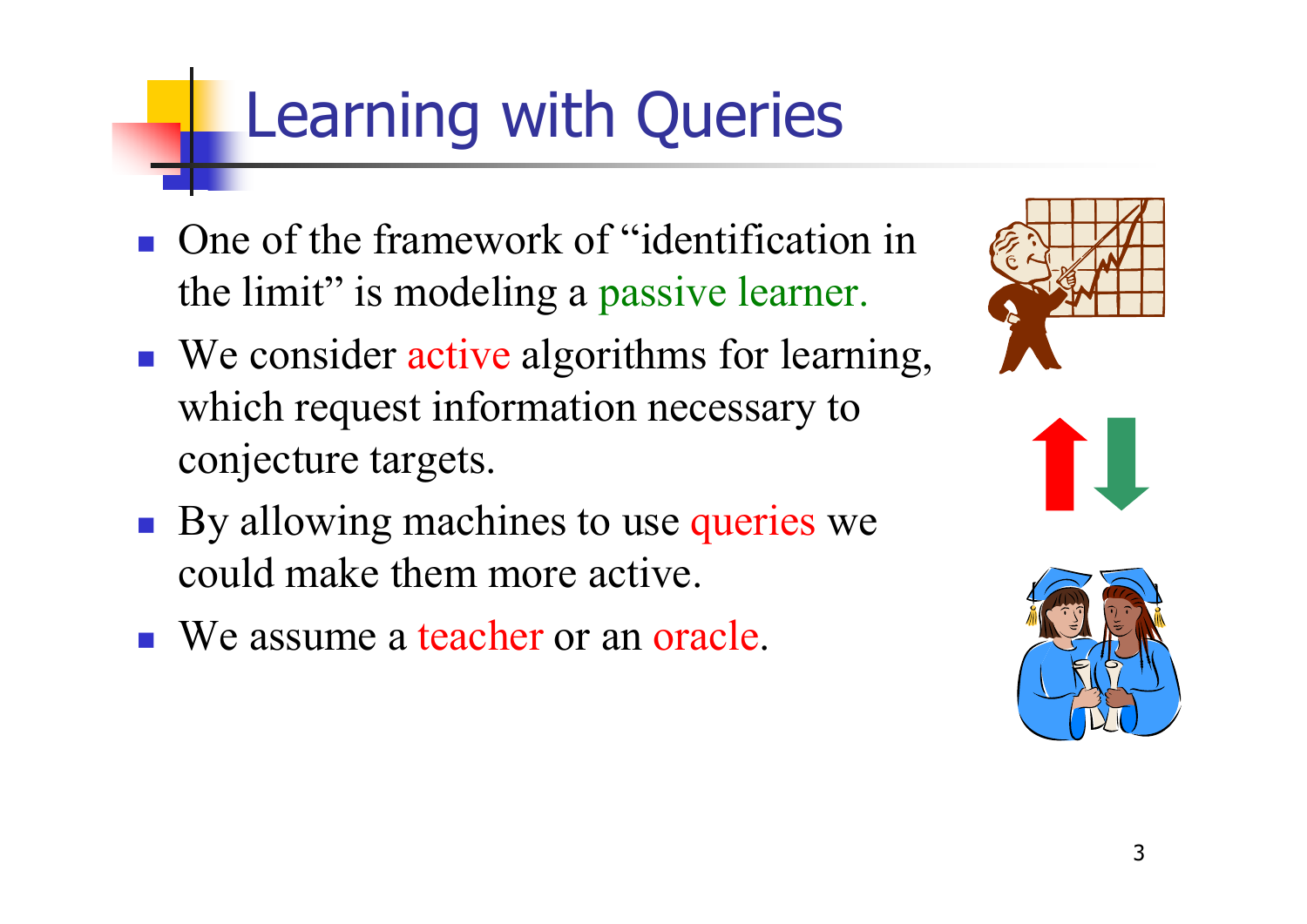#### Learning FAs[Angluin87]

- F. We introduce an algorithm that learns any finite state automaton  $M_{*}$  on  $\Sigma$  using the two types of queries;
	- 1. A membership query  $MQ(w)$  for a string in
		- $w \in \Sigma^*$  asking "Does *w* belong to  $L(M)$ ?"

The answer is "*yes*" or "*no*".

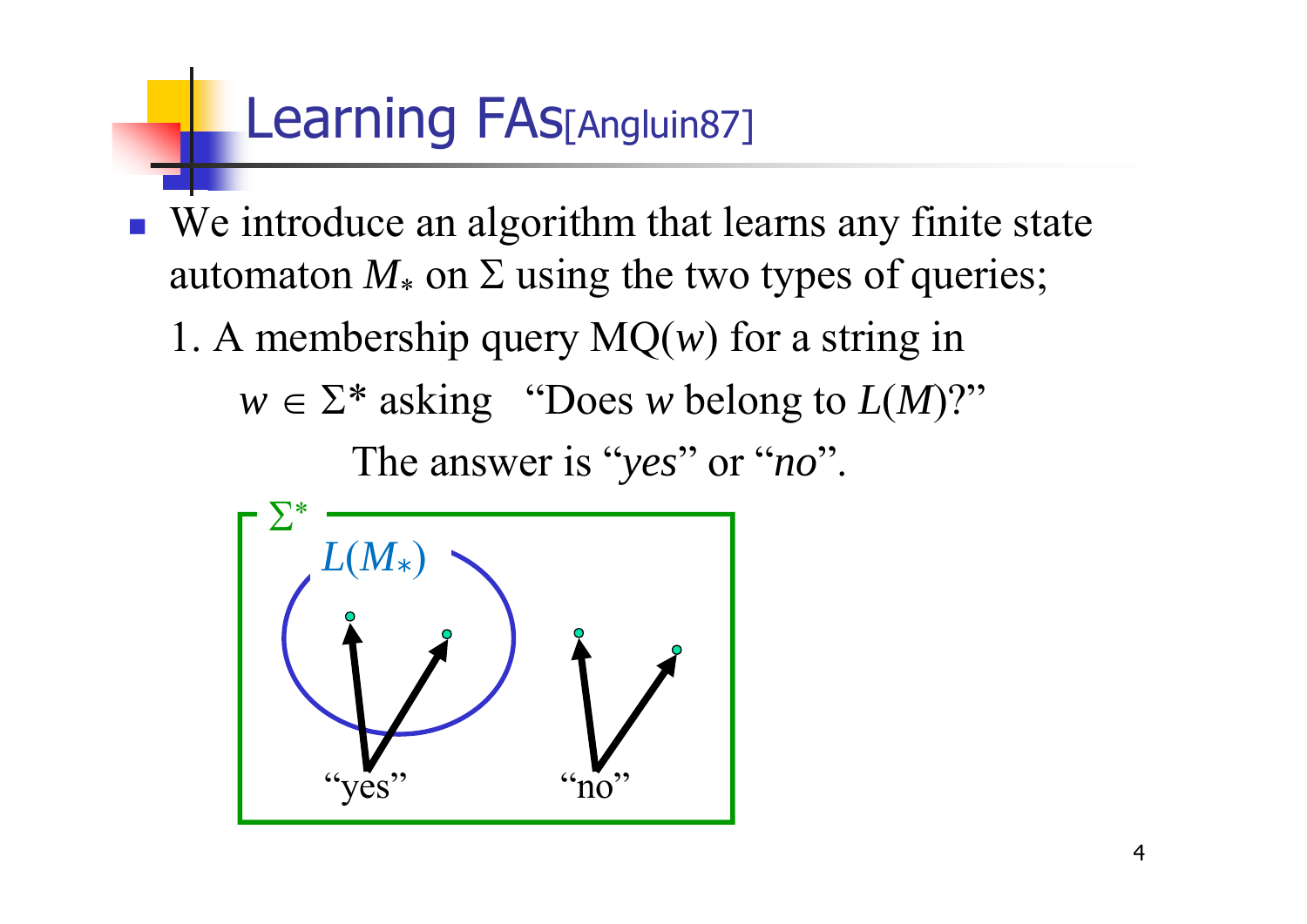#### Learning FAs[Angluin87]

2. A equivalence query EQ(M) for the current my conjecture *M* asking "  $L(M)=L(M*)$ ?"

The answer is "*yes*" or

a counter example *<sup>e</sup>* such that

 $e \in (L(M) - L(M_*) \cup (L(M_*)-L(M))$ 

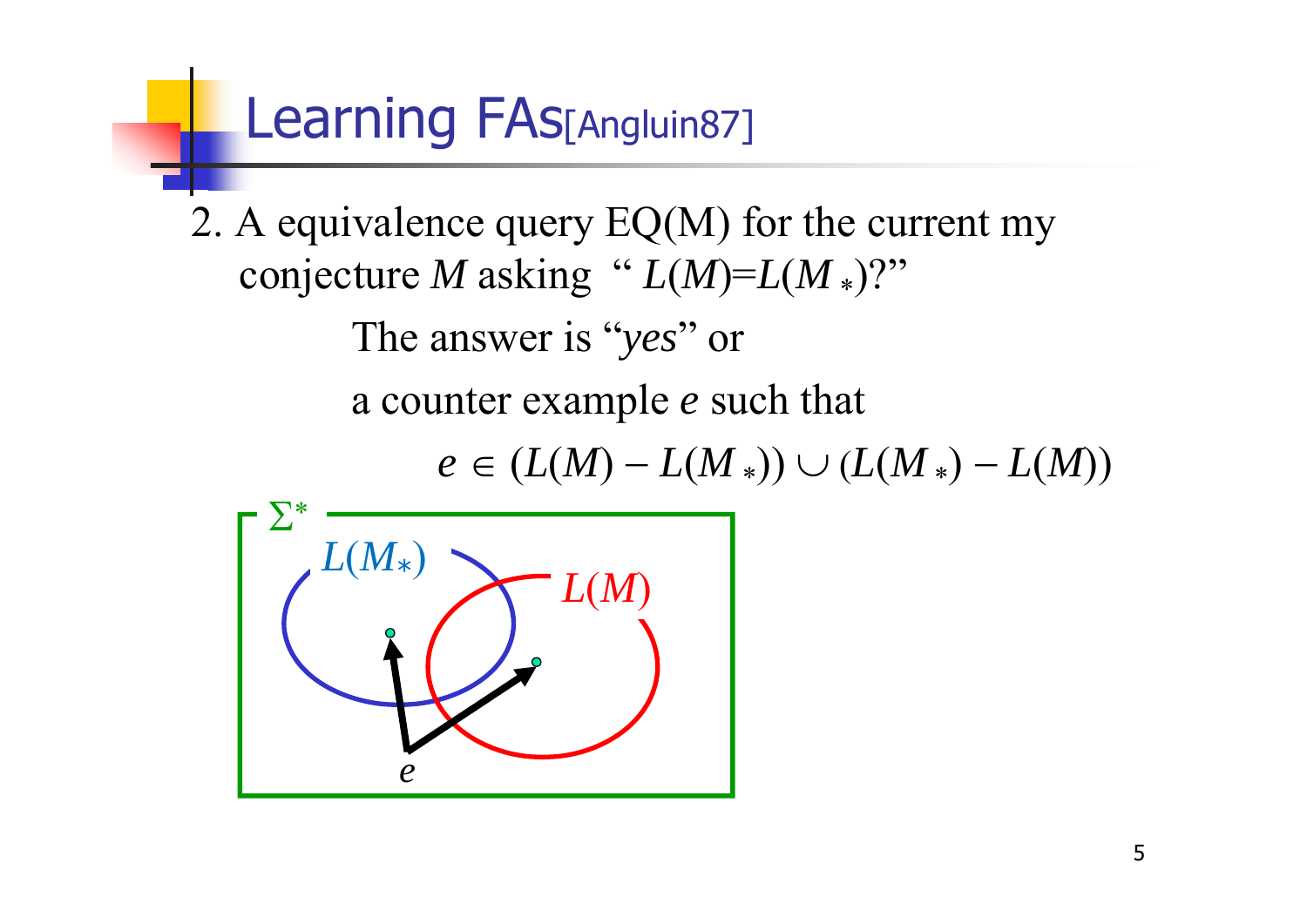#### Observation table

- An observation table (S, E, T) :  $S$  : a prefix closed set  $S$   $\subset$   $\Sigma^*$  $E$  : a suffix closed set  $E \subset \Sigma^*$  $T: (S \cup S \Sigma)E \rightarrow \{0, 1\}$ 
	- A set of strings S is prefix closed (suffix closed) if and only if every prefix (resp. suffix) of every member of *S* is also a member of *S*.
	- $S \Sigma = \{ sa \mid s \in S \text{ and } a \in \Sigma \}$
	- The element of the position  $(s, w)$ shows that the automaton *M* for the current conjecture accepts *sw.*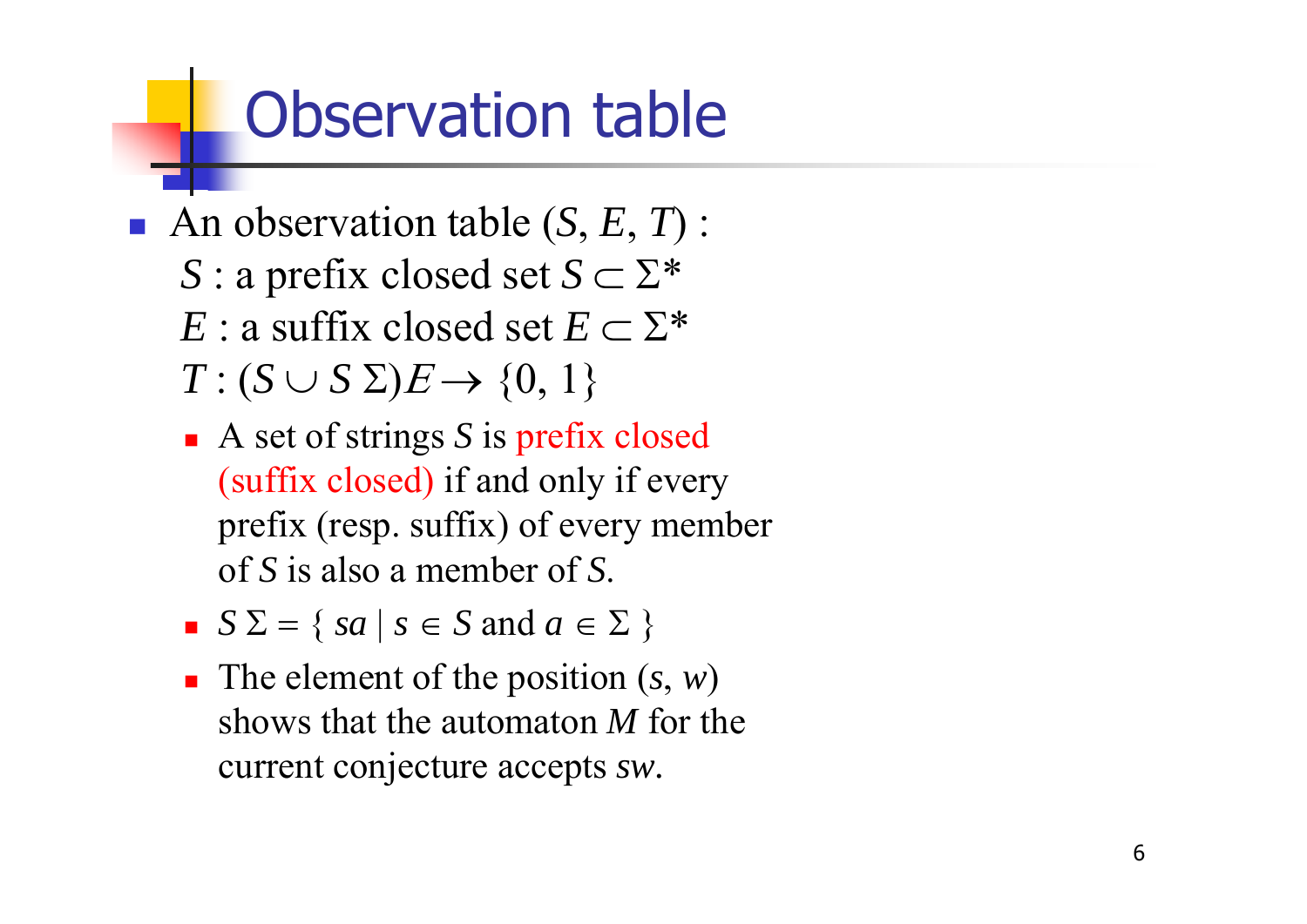#### Observation table(cont.)

 Intuitively, each row of the *S* par<sup>t</sup> represents a state in an automaton *M* and each row of the  $S \Sigma$  part represents a transition.



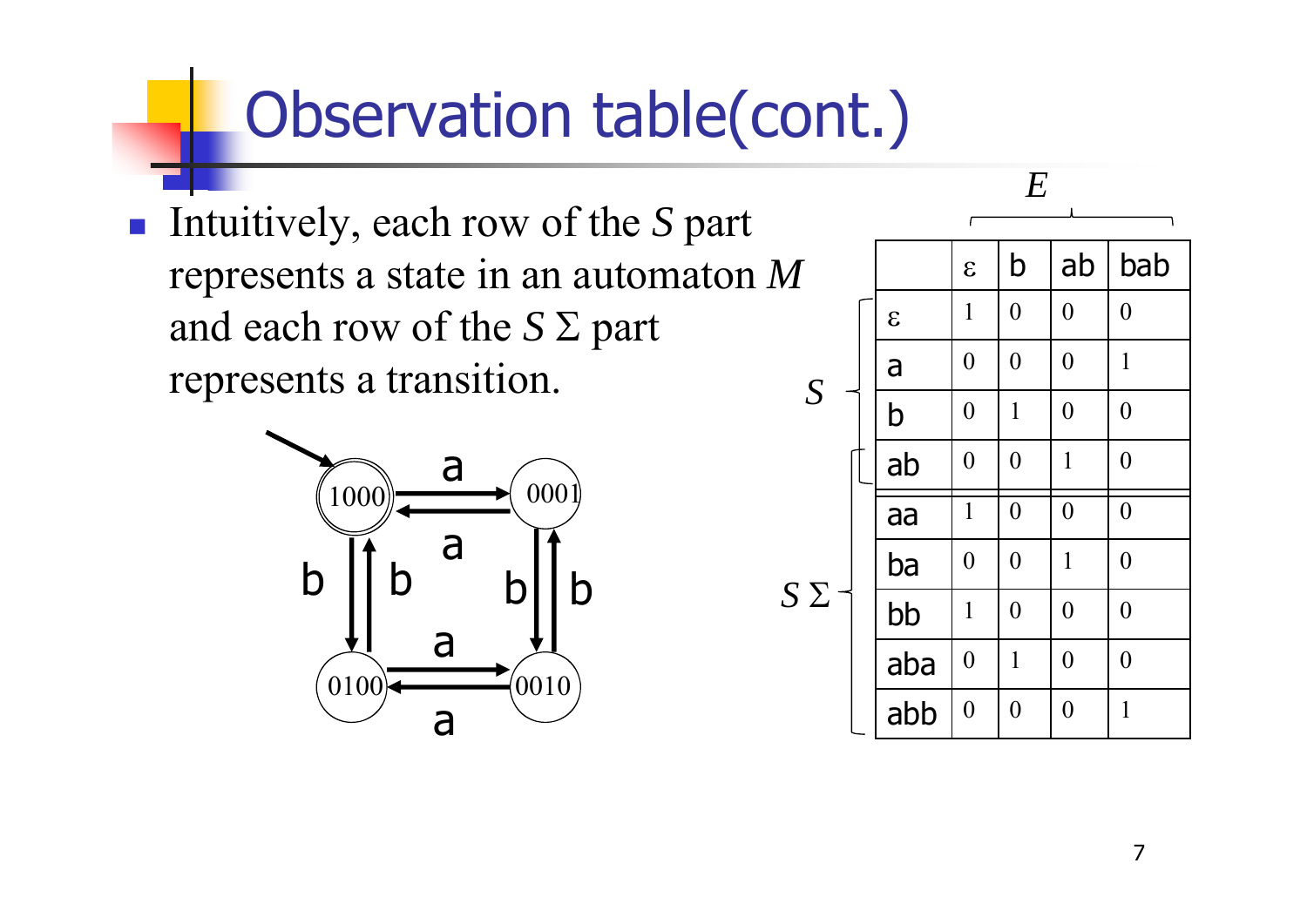

■ The target finite state automaton *M*\* is:



**This automaton is not known by the learning algorithm.**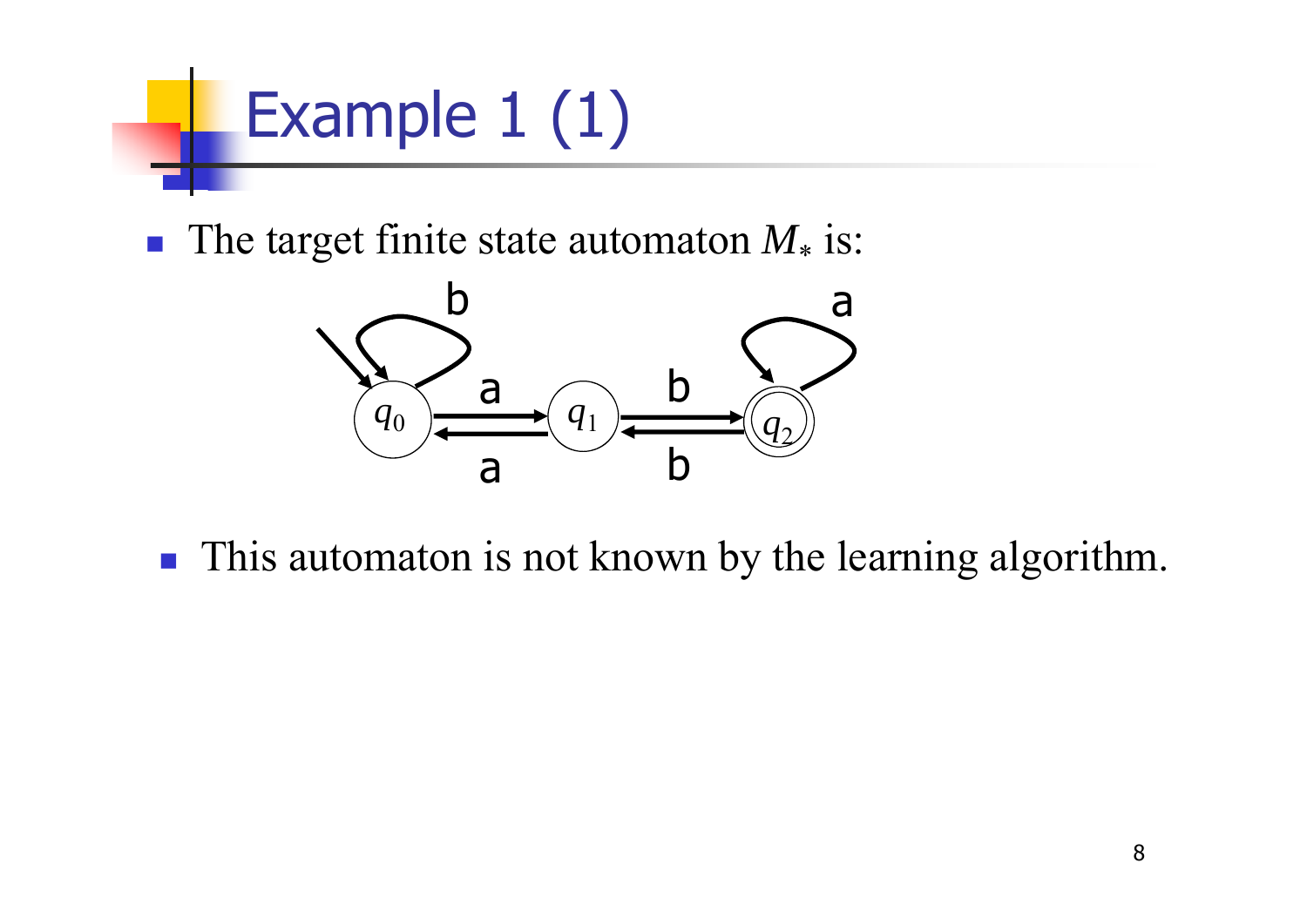# Example 1 (2)

- Ħ Make the initial observation table  $T_1$  with  $MO(a)$  and  $MO(b)$ .
	- The *S* part consists of row( $\varepsilon$ ) and
	- $\overline{\phantom{a}}$ the  $S\Sigma$  part consists of row(a) and row(b).





 $\left\Vert \cdot\right\Vert$  This accepts no string and is not equivalent to the target automaton M<sub>\*</sub>and the teacher gives a counter example.,

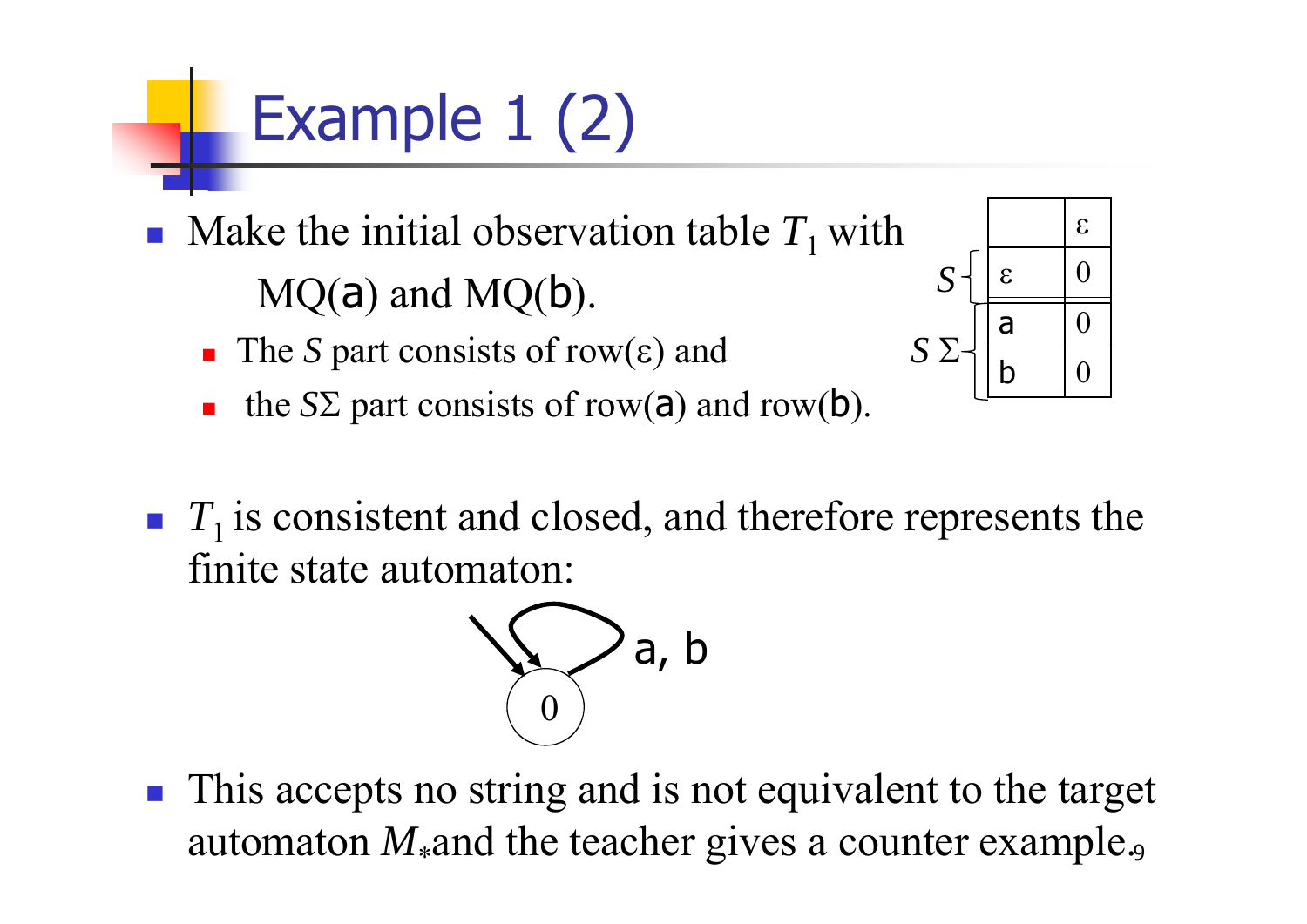## Example 1 (3)

- Assume that give ab is given by the teacher as a counter example.
- Then add ab and its prefixes to S. Also make the columns for aa, aba, abb.
- Extend the table with  $MQ(aa)$ ,  $MQ(aba)$ , and MQ(abb).
- **The table is closed but not consistent** because row( $\epsilon$ )=row( $\bar{a}$ ) but row( $\epsilon$ b) $\neq$ row( $ab$ ).

|              | E   |
|--------------|-----|
| $\mathcal E$ | 0   |
| a            | 0   |
| ab           | 1   |
| b            | ( ) |
| аа           | 0   |
| aba          | 1   |
| abb          |     |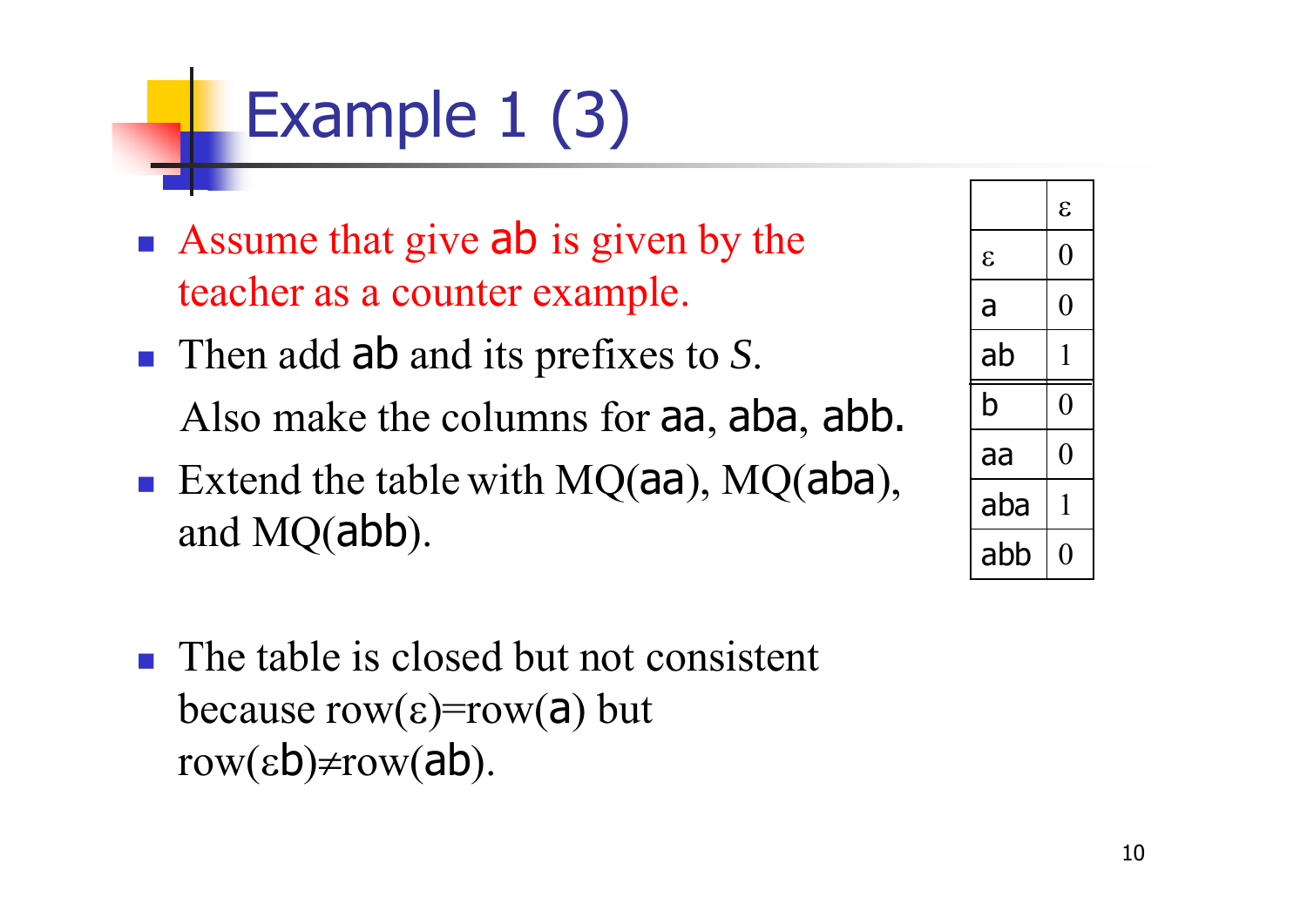## Example 1 (4)

- Add **b** to *E* and extend the table with MQ(bb), MQ(aab), MQ(abab), and MQ(abbb).
- **The table is consistent and closed, and** represents the automaton:



|               | $\epsilon$ | b              |
|---------------|------------|----------------|
| $\mathcal{E}$ | 0          | $\overline{0}$ |
| a             | 0          | 1              |
| ab            | 1          | $\overline{0}$ |
| b             | 0          | $\overline{0}$ |
| aa            | 0          | $\overline{0}$ |
| aba           | 1          | $\overline{0}$ |
| abb           | 1          | 1              |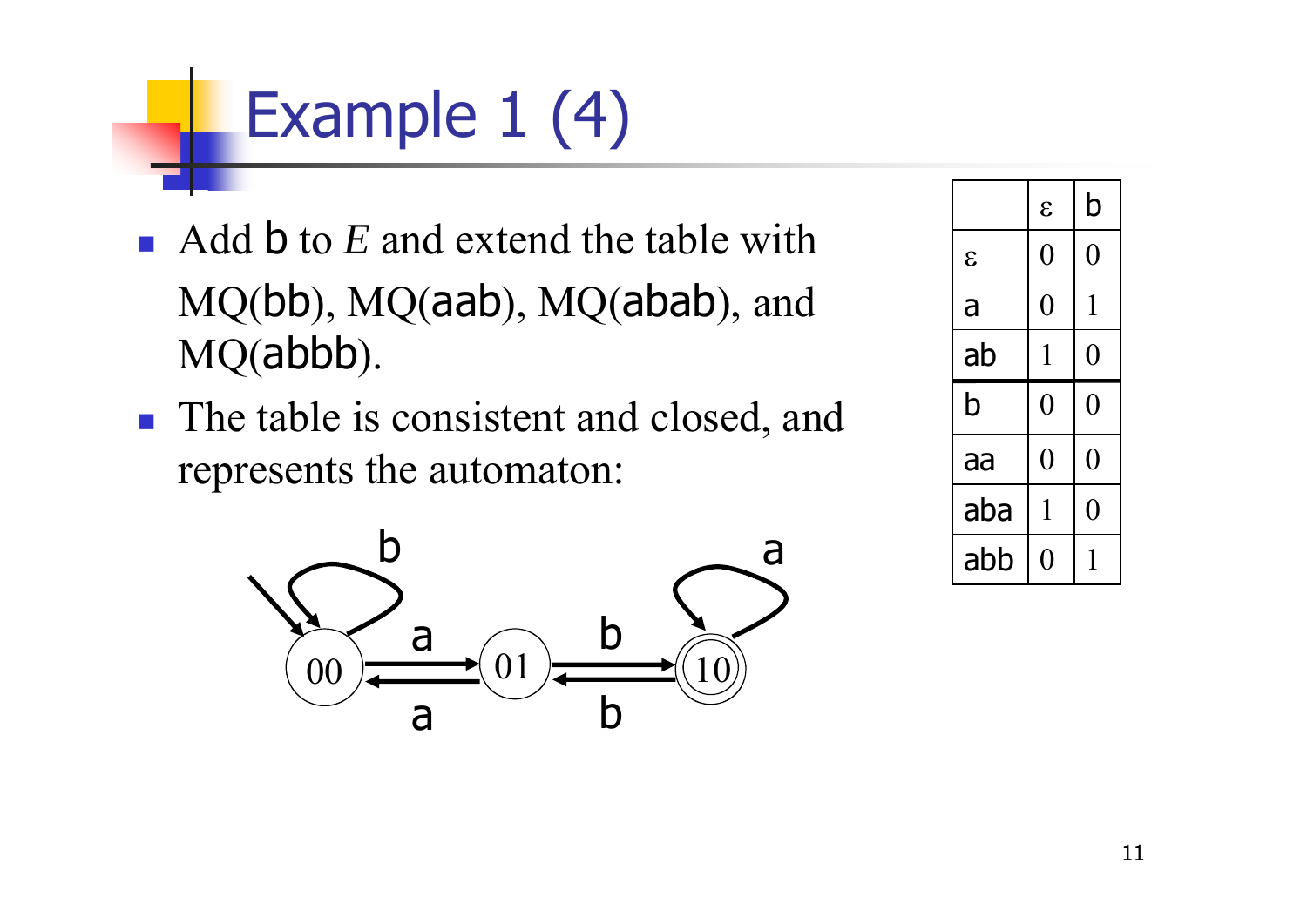#### Consistent tables and Closed tables

- An observation table  $(S, E, T)$  is consistent if and only if for every pair  $w, v \in S$  such that row $(w)$ =row $(v)$ , row(*wc*)=row(*vc*) for any  $c \in \Sigma$ .
	- Intuitively, in a consistent table, every row in the *S* part can be regarded as one state of an automaton.
- An observation table (S, E, T) is closed if for every  $w \in S \Sigma$  there exists  $v \in S$  such that row $(w)$ =row $(v)$ .
	- Intuitively, in a closed table, every row in the  $S\Sigma$  part can be interpreted as a transition of an automaton.
- From a closed and consistent observation table  $(S, E, T)$ , we define a finite state automaton *M* ( *S*, *E*, *T*) as follows:  $Q = \{row(w) : w \in S \}, q_0 = row(\varepsilon),$  $F = \{row(w) : w \in S \text{ and } T(w) = 1\},\$  $\delta(\text{row}(w), c) = \text{row}(wc)$  $\big)$  12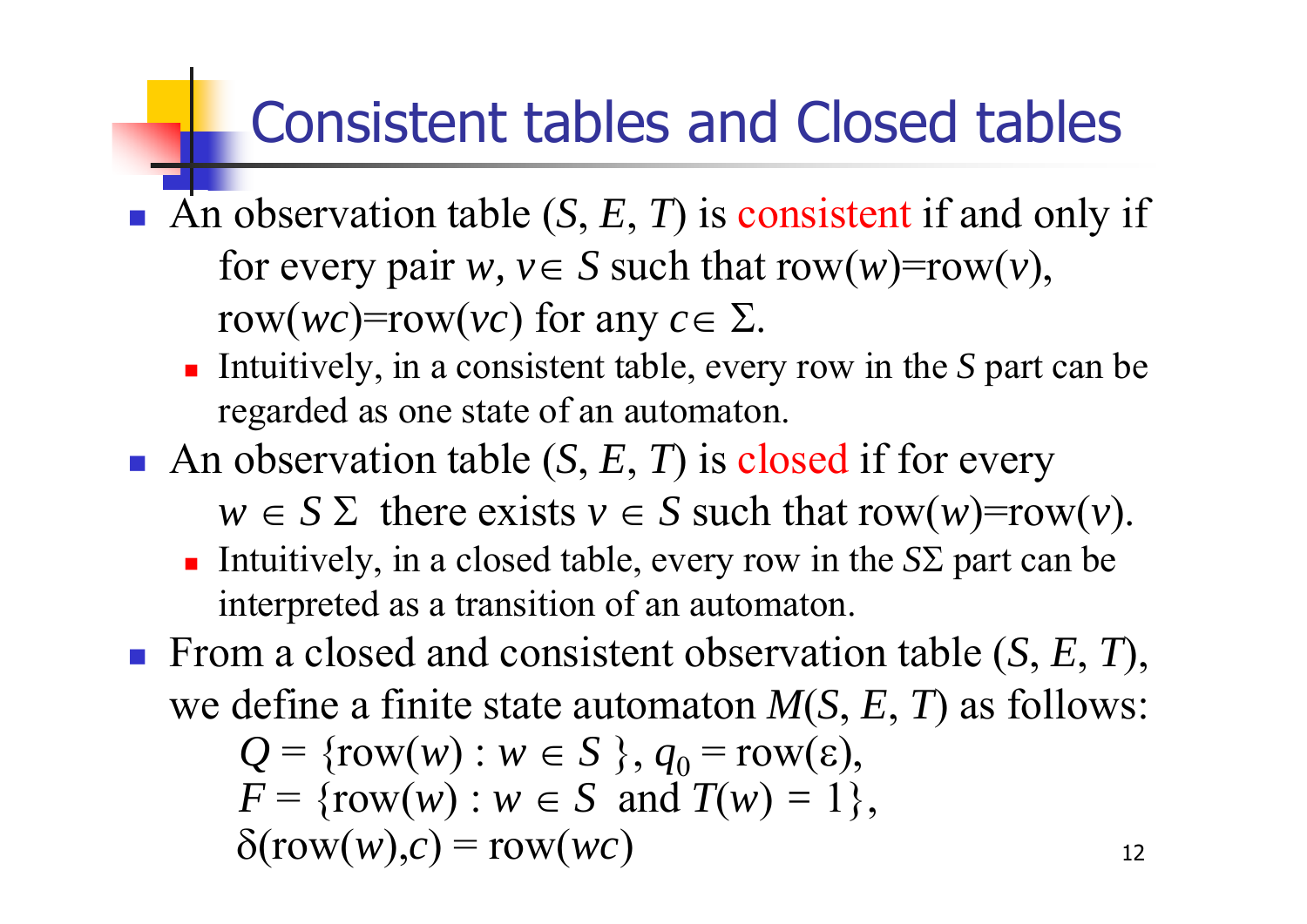

**The target finite state automaton**  $M_*$  **is:** 

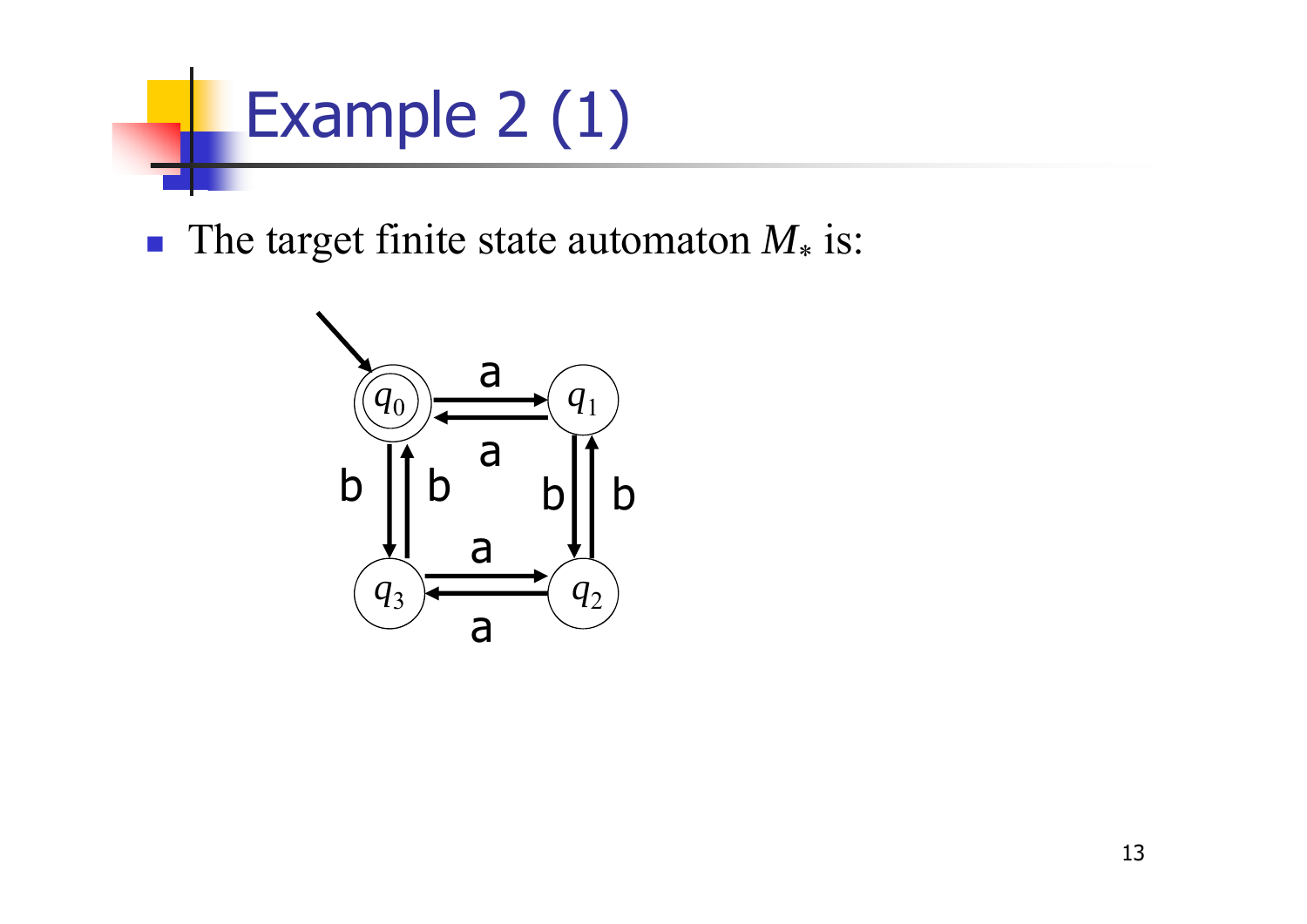# Example 2 (2)

- F • Make the initial observation table  $T_1$  with  $MQ(a)$  and  $MQ(b)$ .
	- The *S* part consists of row( $\varepsilon$ ) and the  $S\Sigma$  part consists of row(a) and row(b).

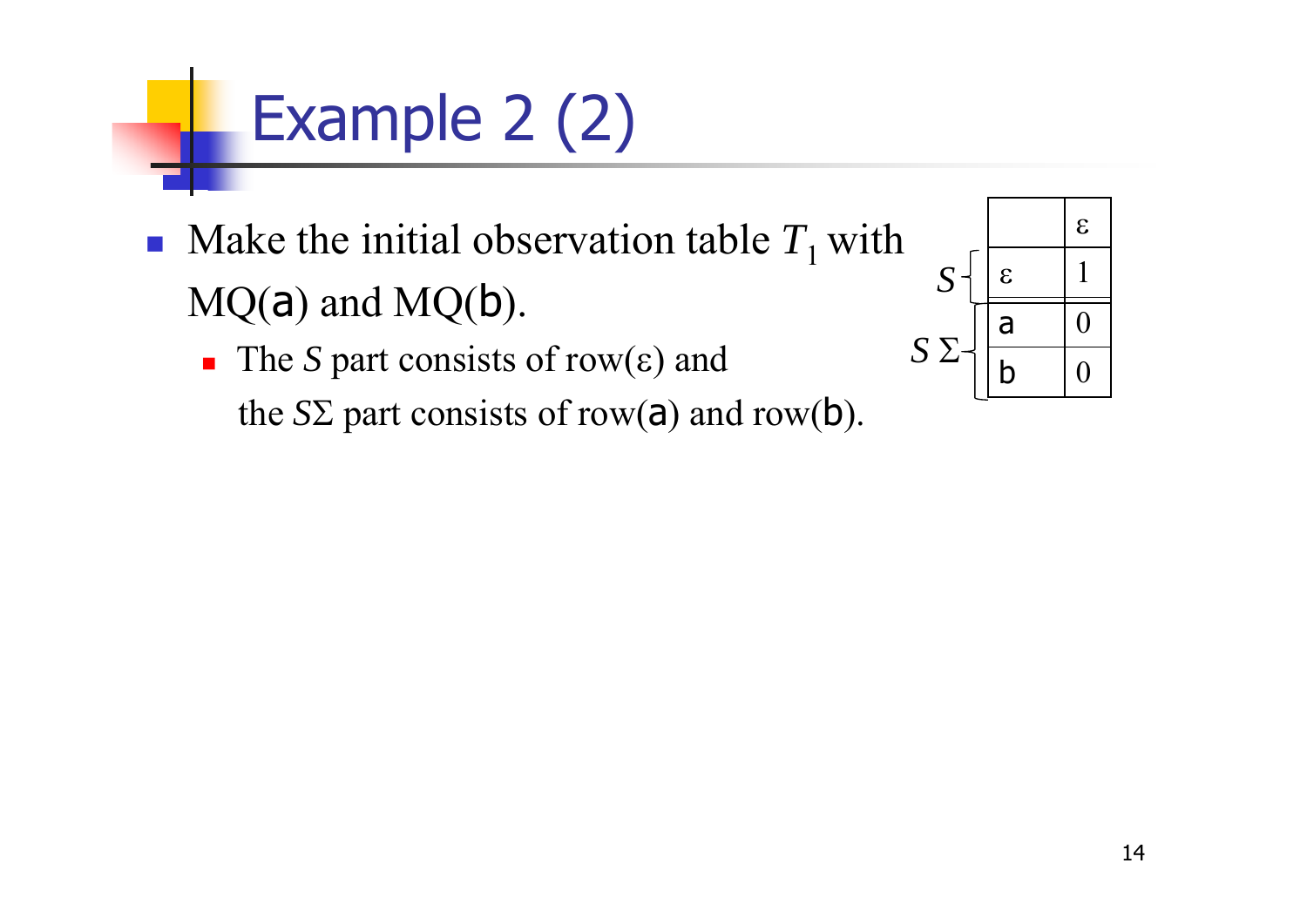# Example 2 (3)

- F  $T_1$  is consistent but not closed because row(a)  $\neq$  row(*w*) for all  $w \in S$ . Add a to *S.*
- F But then  $T_1$  misses row(aa) and row(ab) for  $S \Sigma$ .
	- To add some rows to *T* for keeping the definition of an observation table is called to make a closure of *T*.



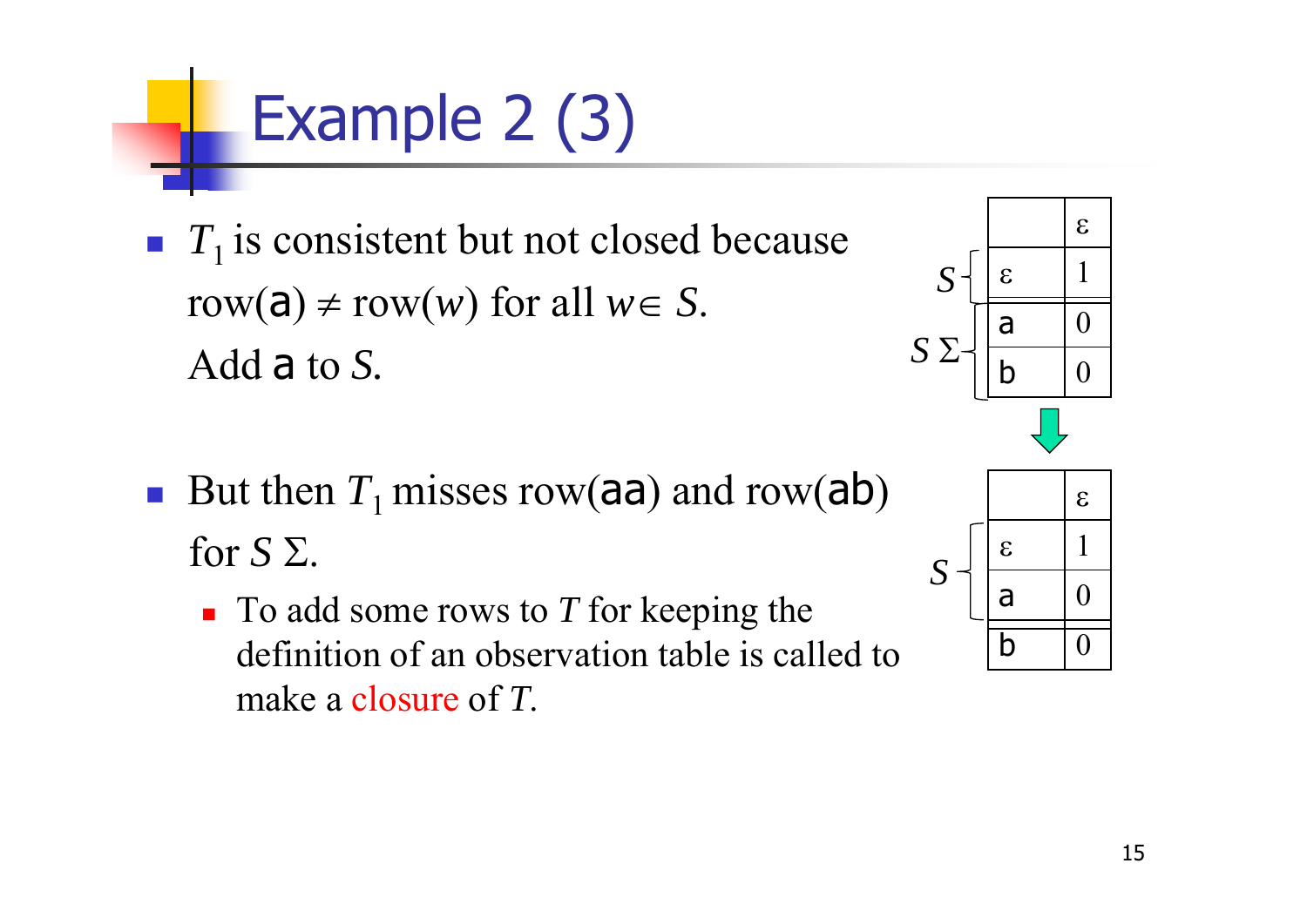## Example 2 (4)

- F • Make the closure  $T_2$  of  $T_1$ with MQ(aa) and MQ(ab).
- $T_2$  is closed and consistent and represents the automaton below.

1

 $\overrightarrow{a}$ ,  $\overrightarrow{b}$  0

a Vb

a

 $\mathcal{L}_{\mathcal{A}}$ make EQ(M(*S, E, T*))

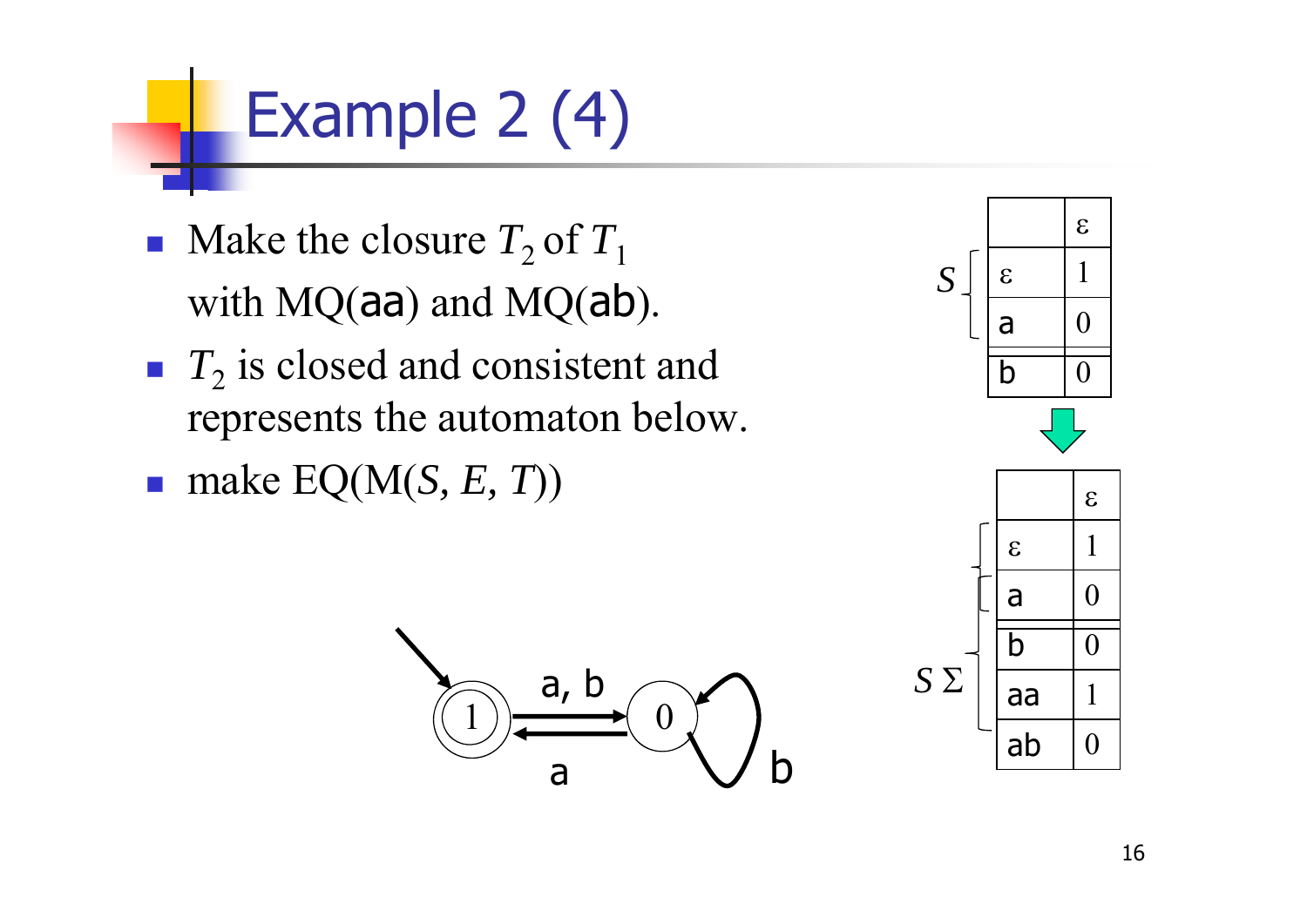## Example 2 (5)

Because  $M(S, E, T)$  is not equivalent to the target, a counter example, say bb, is given by the teacher.

Add  $\bm{\mathsf{bb}}$  to  $S$  and make  $T_3$ 

with MQ(bb), MQ(ba), MQ(bab), and MQ(bbb).

F.  $T_3$  is closed but not consistent because row(a)=row(b) but row(aa)≠row(ba).

|              | $\mathcal E$   |
|--------------|----------------|
| $\mathcal E$ | 1              |
| a            | $\overline{0}$ |
| b            | 0              |
| bb           | 1              |
| aa           | 1              |
| ab           | $\overline{0}$ |
| ba           | $\bm{0}$       |
| bba          | 0              |
| bbb          | ( )            |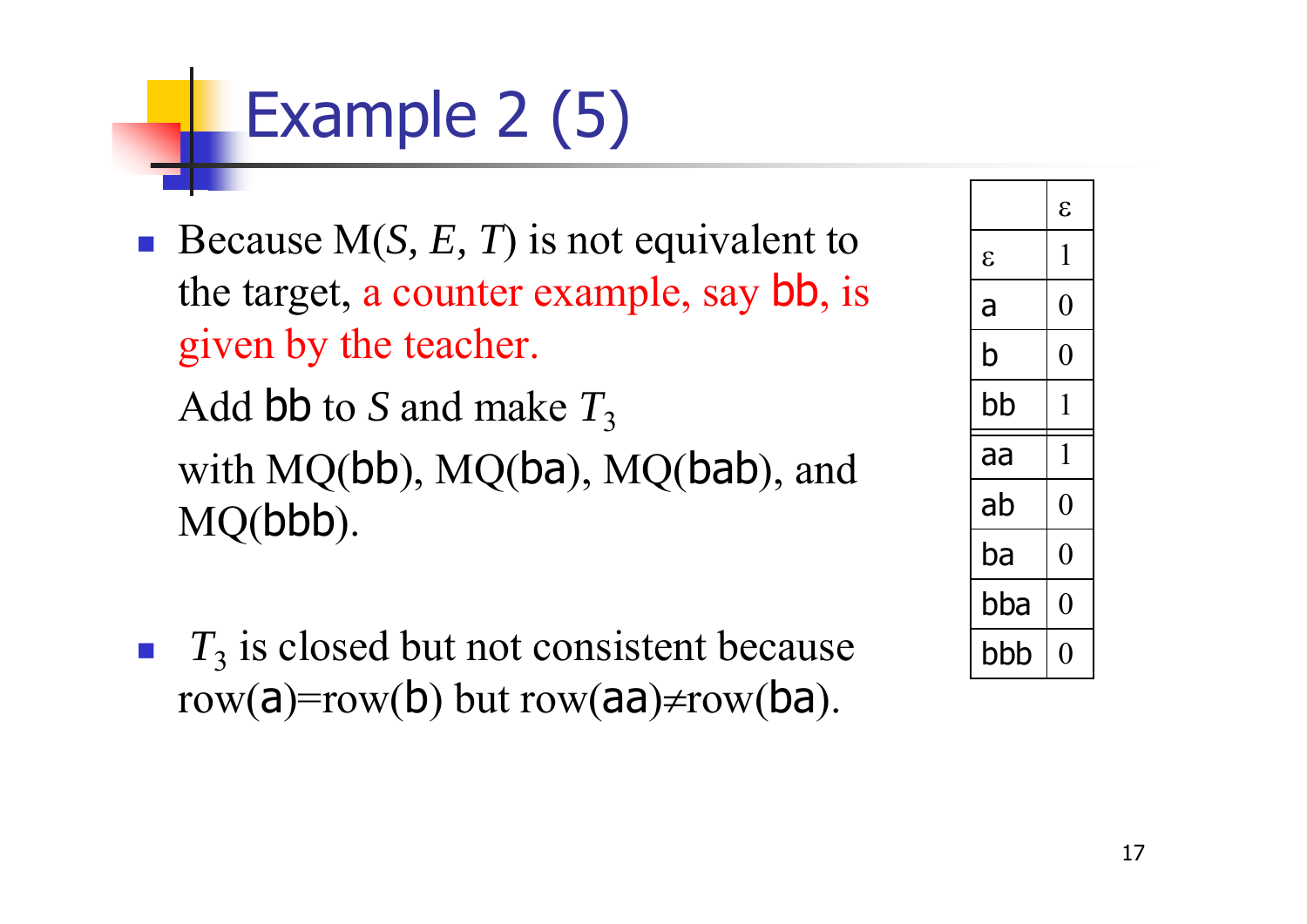## Example 2 (6)

- Add a to E and make  $T_4$  with MQ(aaa), MQ(aab), MQ(baa), MQ(bbaa), MQ(bbba)
- $T_4$  is closed and consistent because  $row(\varepsilon)=row(bb)$ ,  $row(a)=row(bba)$  and  $\text{row}(b) = \text{row}(bbb)$ . make EQ(M(*S, E, T*))

10  $00\,$ b ba a01 ba

|            | $\mathcal{E}$  | a              |
|------------|----------------|----------------|
| $\epsilon$ | $\mathbf{1}$   | $\overline{0}$ |
| a          | $\overline{0}$ | $\mathbf{1}$   |
| b          | $\overline{0}$ | $\overline{0}$ |
| bb         | 1              | $\overline{0}$ |
| aa         | $\mathbf{1}$   | $\overline{0}$ |
| ab         | $\overline{0}$ | $\overline{0}$ |
| ba         | $\overline{0}$ | $\overline{0}$ |
| bba        | $\overline{0}$ | 1              |
| bbb        | 0              | $\mathcal{L}$  |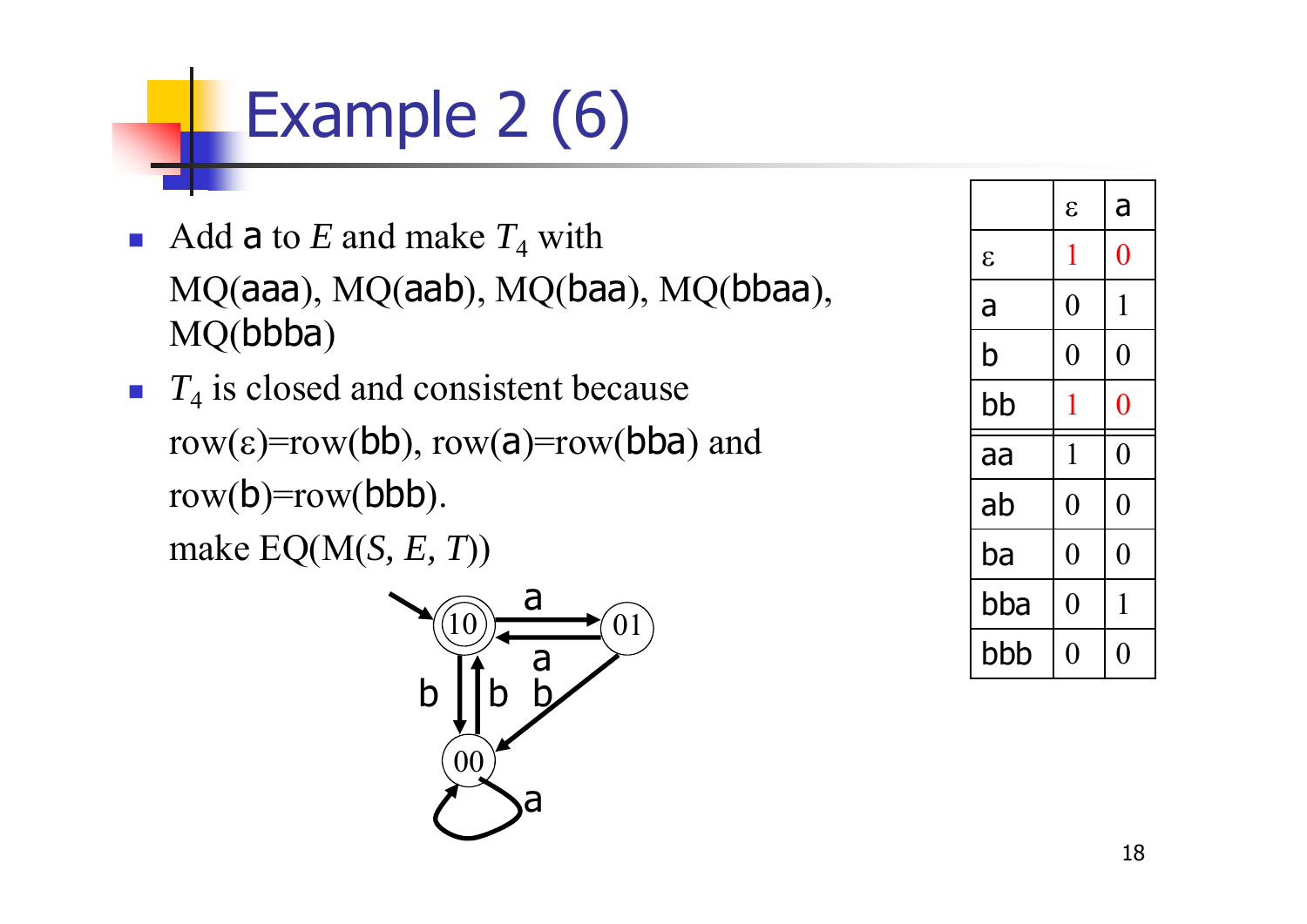## Example 2 (7)

- F. Because M(*S, E, T*) is not equivalent to the target, a counter example, say abb, is given by the teacher. Add ab, abb to *S* and make  $T_5$ with MQ(abb), MQ(abba), MQ(aba), MQ(abaa), MQ(abba), MQ(abbaa), MQ(abbb), MQ(abbba).
- $T_5$  is not consistent because row(b)=row(ab) and row(bb)  $\neq$  row(abb).

|               | $\mathcal{E}$  | a              |
|---------------|----------------|----------------|
| $\mathcal{E}$ | 1              | $\rm 0$        |
| a             | $\overline{0}$ | $\mathbf{1}$   |
| b             | $\rm 0$        | $\rm 0$        |
| bb            | 1              | $\overline{0}$ |
| ab            | $\pmb{0}$      | $\overline{0}$ |
| abb           | $\overline{0}$ | $\mathbf 1$    |
| aa            | 1              | $\rm 0$        |
| ba            | $\overline{0}$ | $\overline{0}$ |
| bba           | $\overline{0}$ | $\mathbf 1$    |
| bbb           | $\overline{0}$ | $\overline{0}$ |
| aba           | $\overline{0}$ | $\overline{0}$ |
| abba          | 1              | $\overline{0}$ |
| abbb          | $\rm 0$        | $\rm 0$        |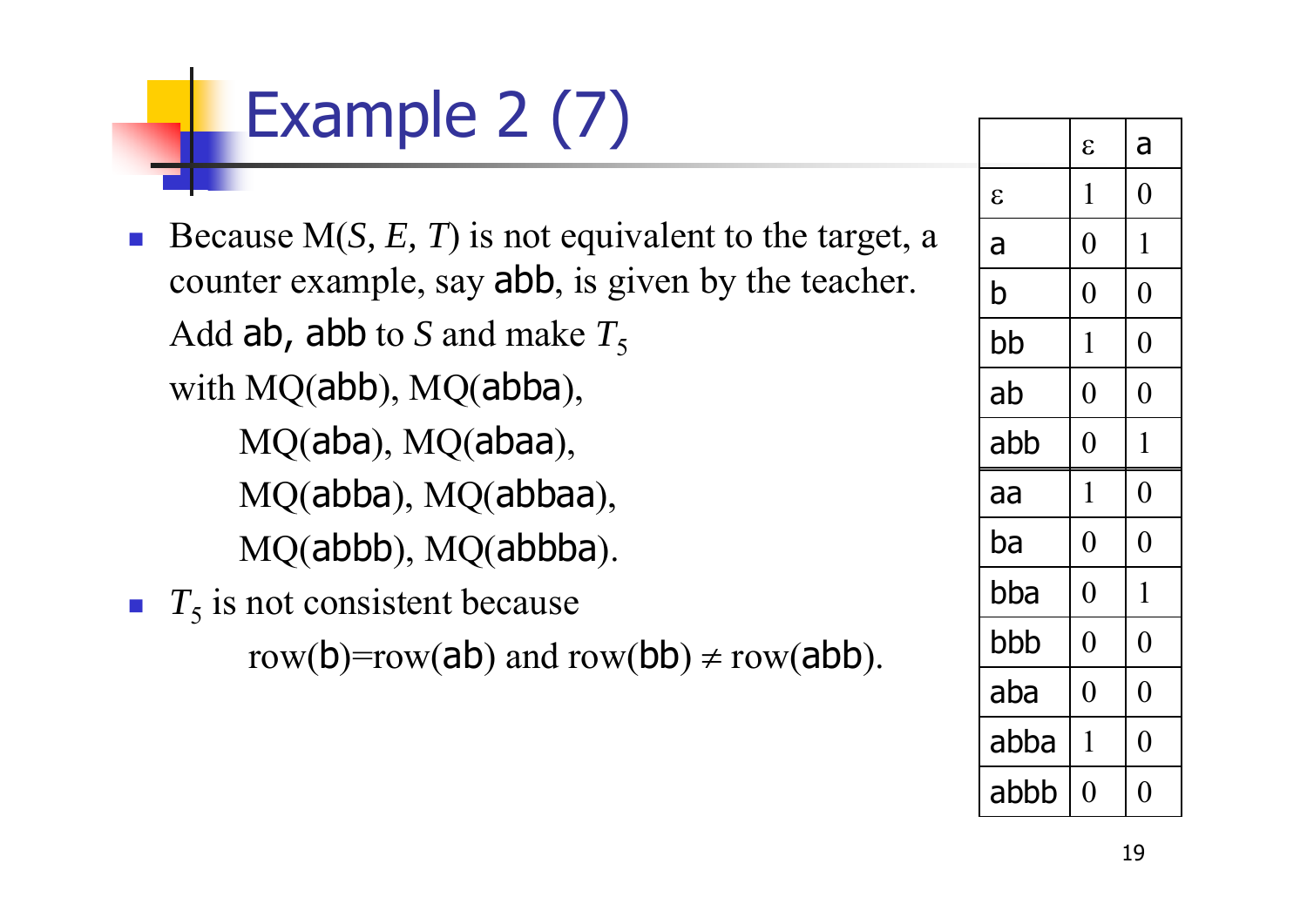## Example 2 (8)

p. Add **b** to *E* and make  $T_6$ with MQ(aab), MQ(bab), MQ(bbab), MQ(bbbb), MQ(abab), MQ(abbab), MQ(abbbb).  $T_6$  is closed and consistent because  $row(\epsilon) = row(bb)$ , row(a)=row(bba),  $row(b)=row(bb)$ , row $(a)$ =row $(abb)$ , row(aa)=row(abba),  $row(ab)$ =row(abbb)

|            | $\epsilon$     | a              | b              |
|------------|----------------|----------------|----------------|
| $\epsilon$ | $\mathbf 1$    | $\overline{0}$ | $\overline{0}$ |
| a          | $\overline{0}$ | $\mathbf 1$    | $\overline{0}$ |
| b          | $\overline{0}$ | $\overline{0}$ | $\mathbf{1}$   |
| bb         | $\mathbf{1}$   | $\overline{0}$ | $\overline{0}$ |
| ab         | $\overline{0}$ | $\overline{0}$ | $\overline{0}$ |
| abb        | $\overline{0}$ | 1              | $\overline{0}$ |
| aa         | $\mathbf{1}$   | $\overline{0}$ | $\overline{0}$ |
| ba         | $\overline{0}$ | $\overline{0}$ | $\overline{0}$ |
| bba        | $\overline{0}$ | 1              | $\overline{0}$ |
| bbb        | $\overline{0}$ | $\overline{0}$ | $\mathbf{1}$   |
| aba        | $\overline{0}$ | $\overline{0}$ | $\mathbf 1$    |
| abba       | $\mathbf 1$    | $\overline{0}$ | $\overline{0}$ |
| abbb       | $\overline{0}$ | $\overline{0}$ | $\overline{0}$ |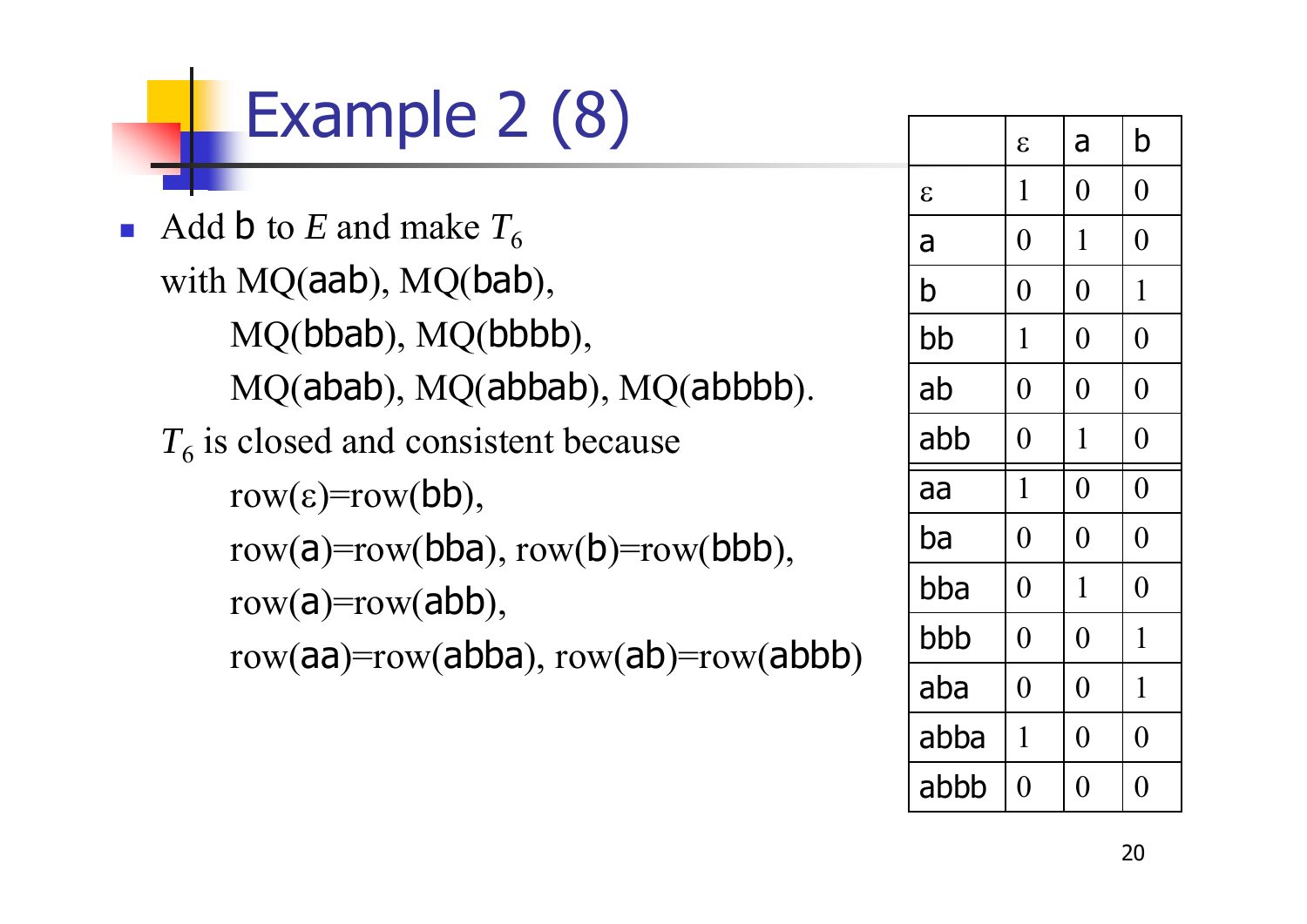

 $T_6$  represents the automaton below.



|               | $\mathcal{E}$  | a              | b              |
|---------------|----------------|----------------|----------------|
| $\mathcal{E}$ | $\mathbf 1$    | $\overline{0}$ | $\overline{0}$ |
| a             | $\overline{0}$ | $\mathbf{1}$   | $\overline{0}$ |
| b             | $\overline{0}$ | $\overline{0}$ | $\mathbf{1}$   |
| bb            | $\mathbf{1}$   | $\overline{0}$ | $\overline{0}$ |
| ab            | $\overline{0}$ | $\overline{0}$ | $\overline{0}$ |
| abb           | $\overline{0}$ | $\mathbf{1}$   | $\overline{0}$ |
| aa            | $\mathbf{1}$   | $\overline{0}$ | $\overline{0}$ |
| ba            | $\overline{0}$ | $\overline{0}$ | $\overline{0}$ |
| bba           | $\overline{0}$ | $\mathbf{1}$   | $\overline{0}$ |
| bbb           | $\overline{0}$ | $\overline{0}$ | $\mathbf{1}$   |
| aba           | $\overline{0}$ | $\overline{0}$ | $\mathbf{1}$   |
| abba          | $\mathbf{1}$   | $\overline{0}$ | $\overline{0}$ |
| abbb          | $\overline{0}$ | $\overline{0}$ | $\overline{0}$ |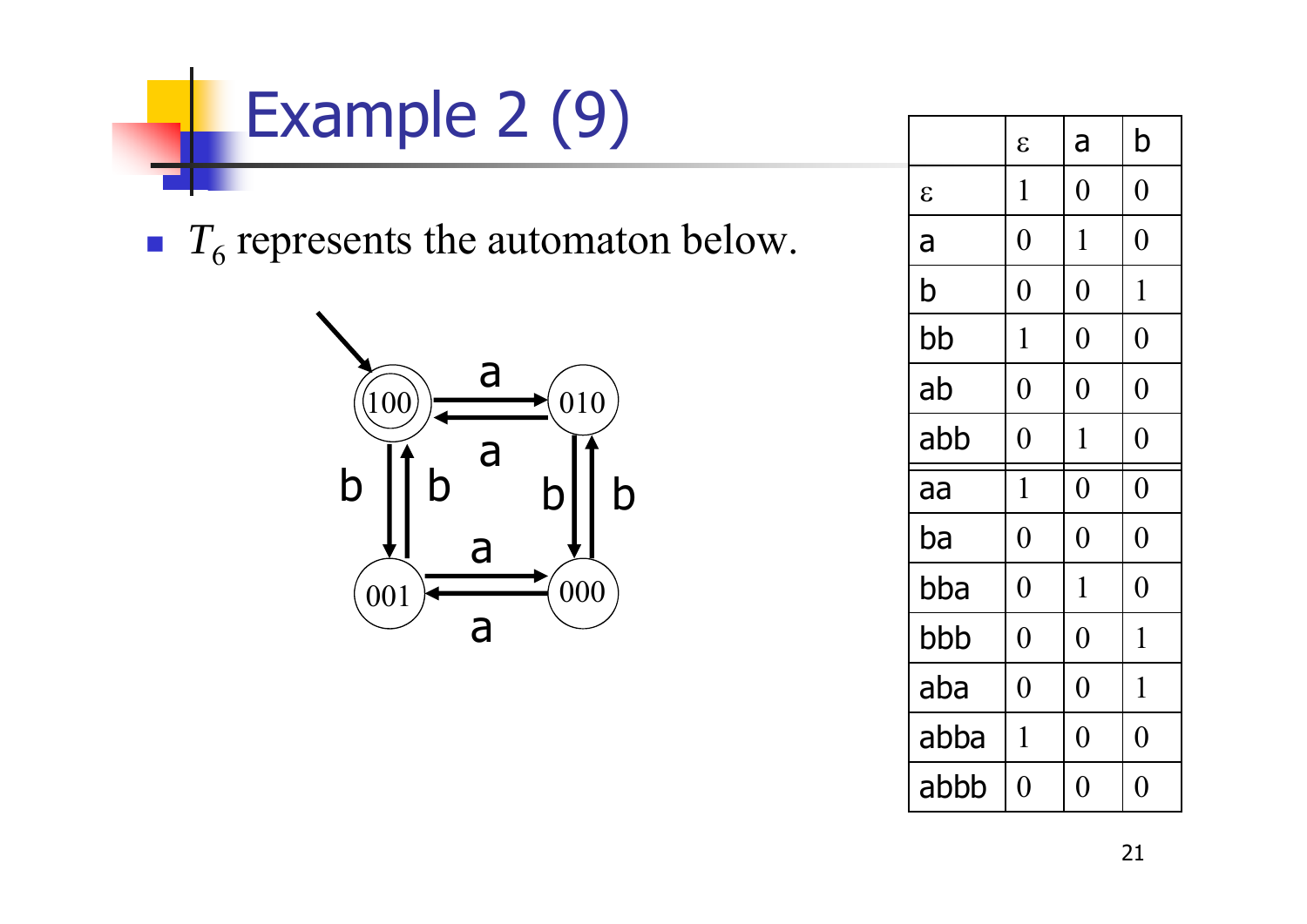## Algorithm

 $S:=\{\varepsilon\}, E:=\{\varepsilon\}$ 

Ask membership queries for  $\varepsilon$  and every  $c \in \Sigma$ Construct the initial observation table (*S*, *E*, *T*) Repeat

While (*S*, *E*, *T*) is not closed or not consistent If (*S*, *E*, *T*) is not consistent extend-for-consistency(*S*, *E*, *T*) If (*S*, *E*, *T*) is not closed make-closure(*S*, *E*, *T*)  $M:=M(S, E, T)$  and make  $EQ(M)$ If the teacher replies with a counter example *<sup>e</sup>*, add *e* and all prefixes to *S* for each prefix p of e (including e) and each  $u \in E$ MQ(*pu*) extend *T* Else break the loop and exit with returning *M*(*S*, *E*, *T*) <sup>22</sup>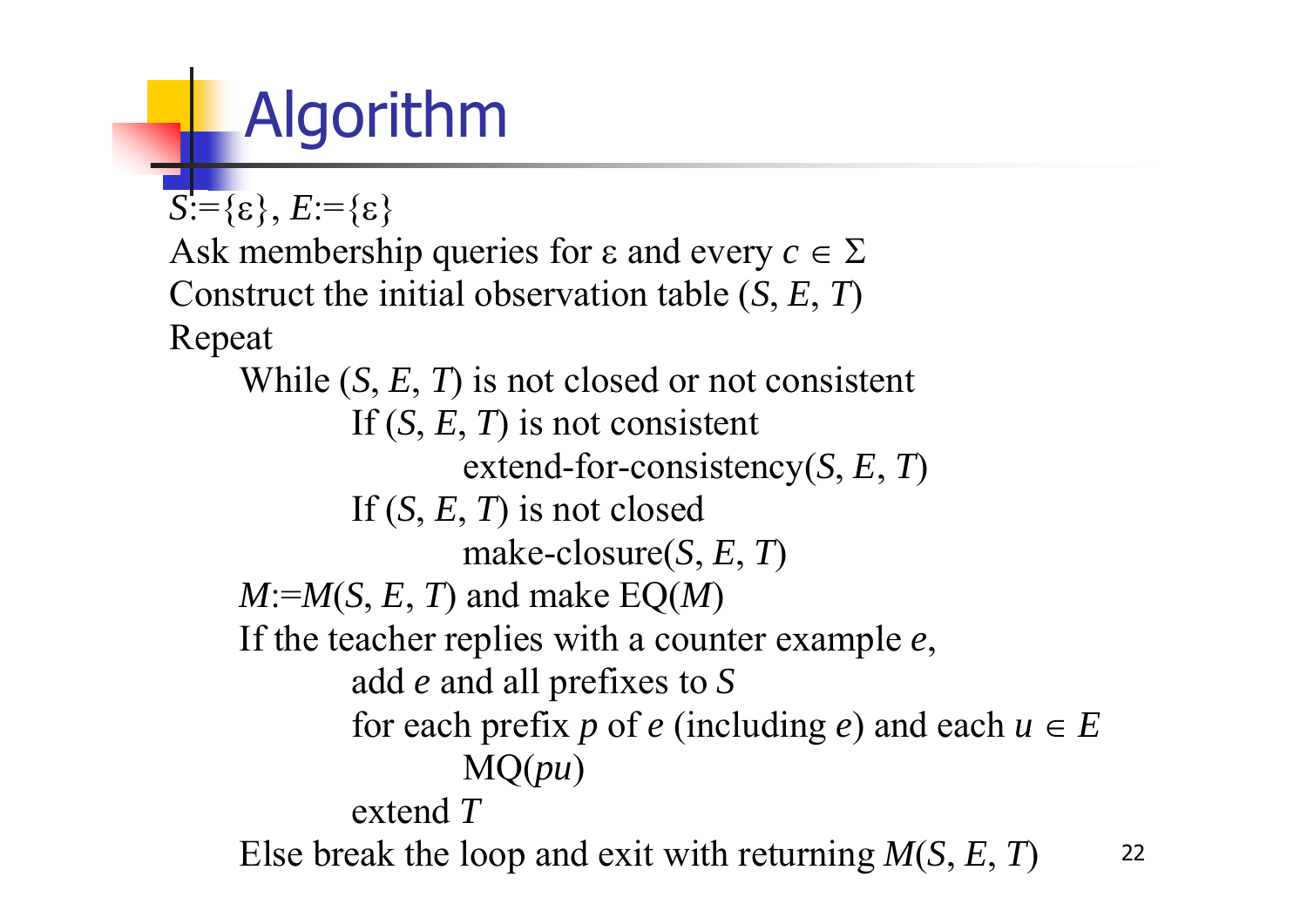#### Extend a Table for Consistency

```
extend-for-consistency(
S, 
E, 
T)
\sqrt{*} (S, E, T) is not consistent */
  Find w, v \in S, c \in \Sigma, and e \in E such that
       row(w) = row(v) but T(wce) \neq T(vee)add ce to 
Efor each u \in (S \cup S \Sigma)ask MQ(uce
)
       extend T
```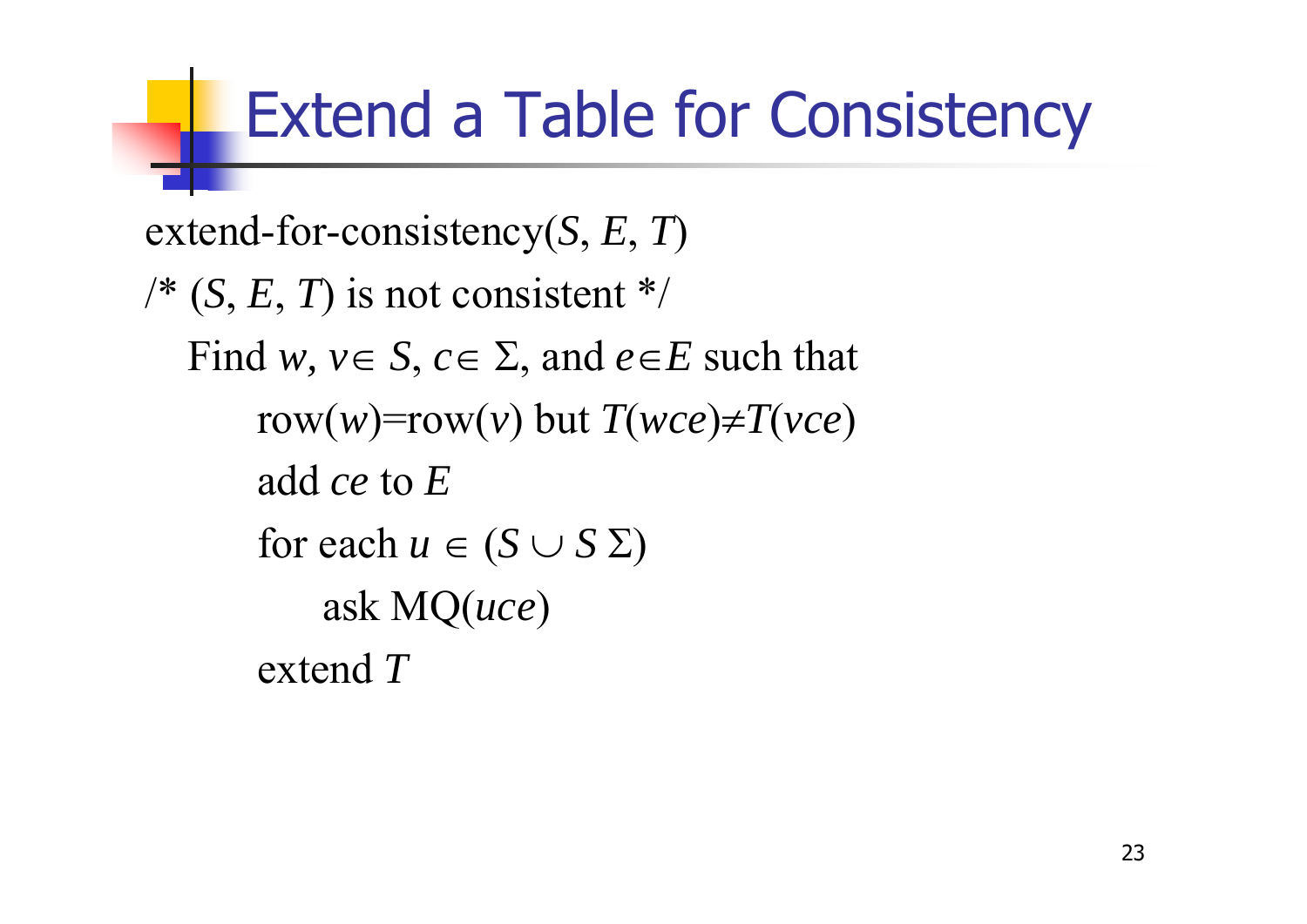#### Make a Closure of a Table

```
make-closure(
S, 
E, 
T)
\sqrt{*} (S, E, T) is not closed */
  Find w \in S and c \in \Sigma such that
       row(wc) \neq row(v) for all v \in Sadd wc to 
Sfor each u \in EMQ(wcu
)
       extend 
T
```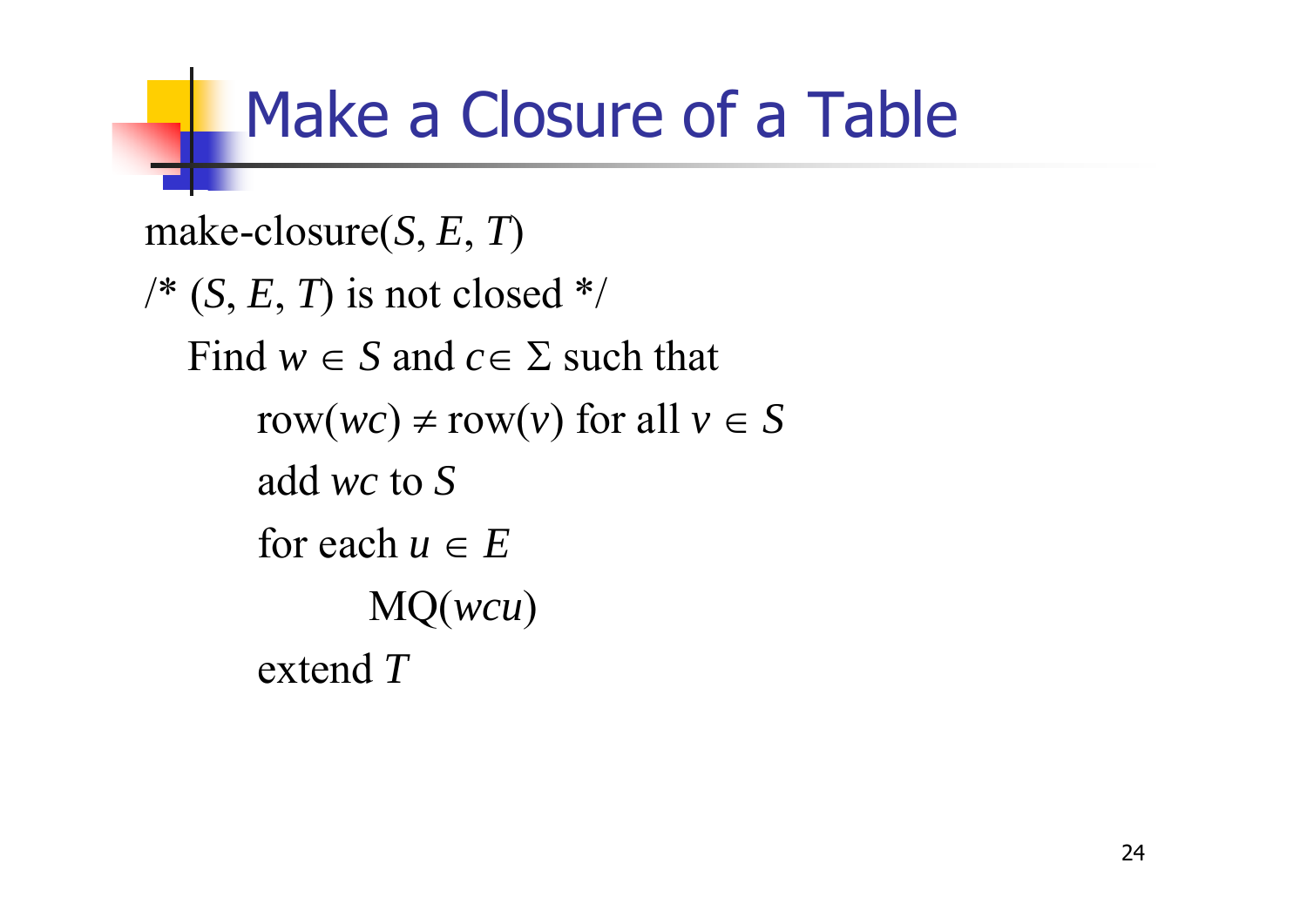#### ■ Thanks to the equivalence queries, the algorithm  $L^*$  can know whether or not the current conjecture is correct.

- Note: In the framework of identification in the limit, learning an algorithm cannot know whether or not the current conjecture is correct.
- **The size of the observation table is bounded by**

**Notes** 

 $((\Sigma+1) (n+(m-1))n (m+2n-1) = O(m^2n^2+mn^3)$ 

where *n* is the number of the minimal FA equivalent to  $L(M_*)$ and *m* is the maximum length of counter examples provided by the teacher.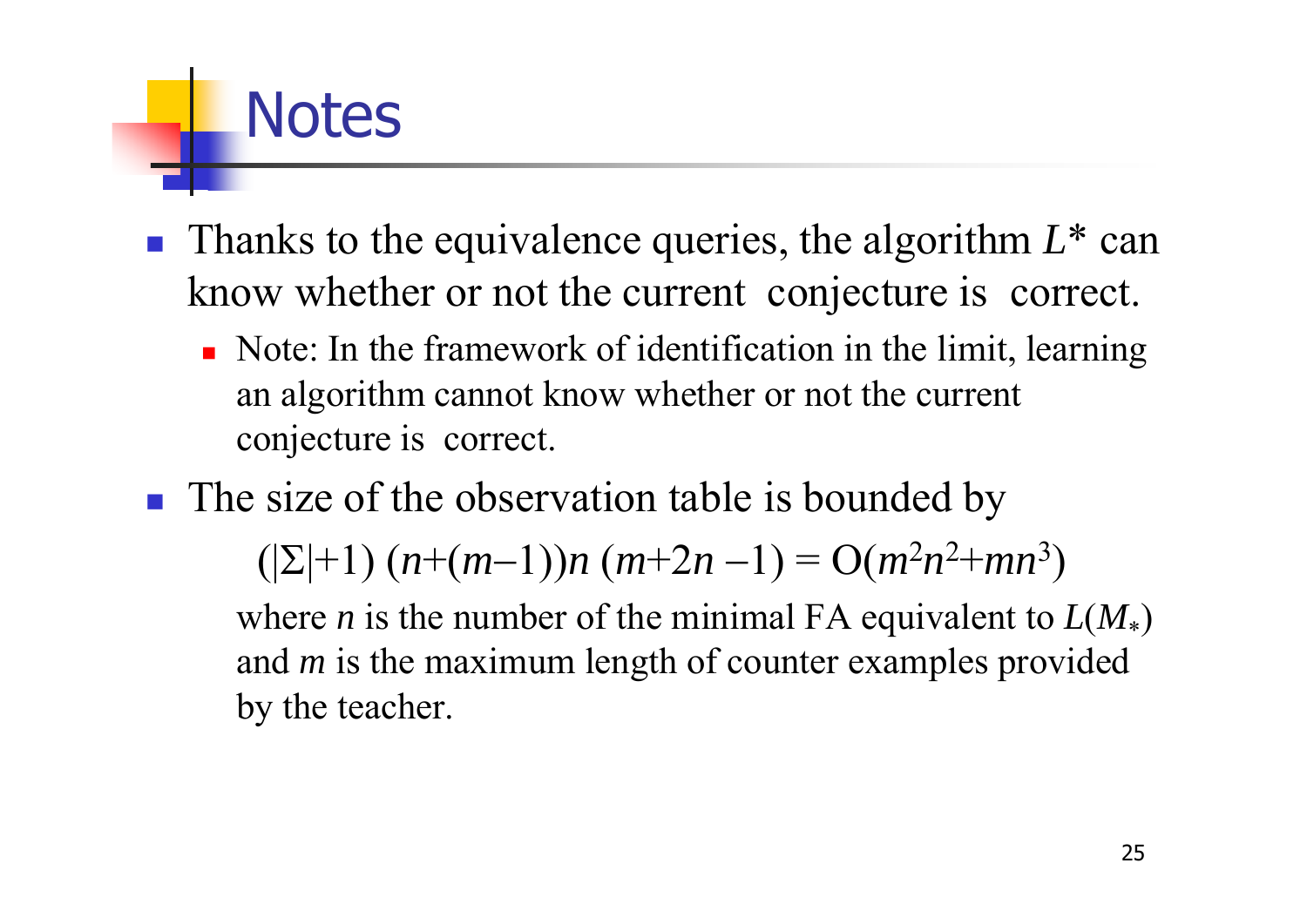## Example (5)'

Because  $M(S, E, T)$  is not equivalent to the target, a counter example, say abab, is given by the teacher. Add abab to *S* and make  $T_3$ <sup>\*</sup> with MQ(abab), MQ(aba), ...

|            | $\epsilon$     |
|------------|----------------|
| $\epsilon$ | 1              |
| a          | $\overline{0}$ |
| b          | $\overline{0}$ |
| ab         | $\overline{0}$ |
| aba        | $\overline{0}$ |
| abab       | 1              |
|            |                |
| aa         | $\mathbf 1$    |
| ba         | $\overline{0}$ |
| bb         | $\overline{0}$ |
|            | $\overline{0}$ |
| abaa       | $\overline{0}$ |
| ababa      | $\overline{0}$ |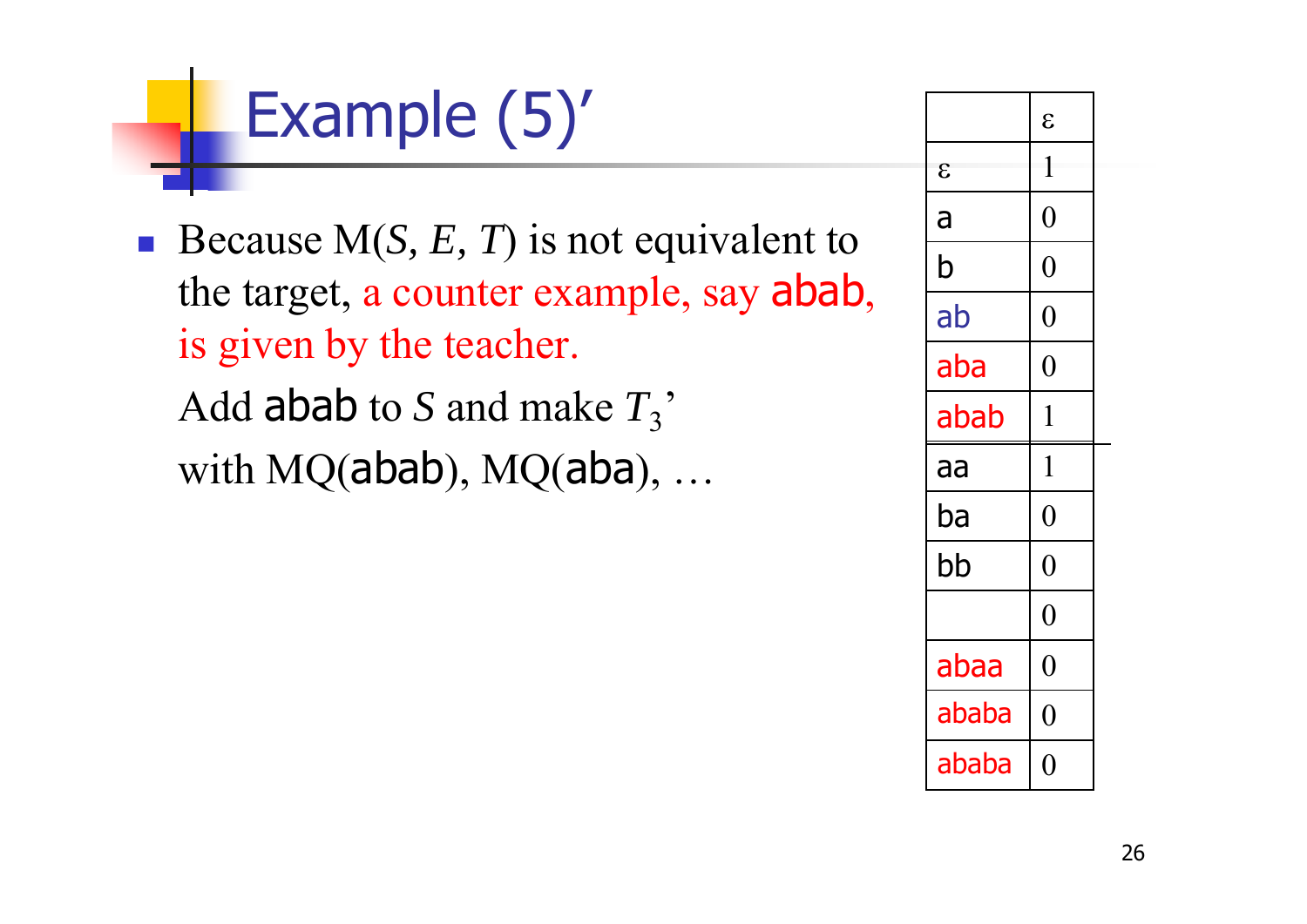#### The Myhill-Nerode Theorem

Theorem The following three statements are equivalent: (1) The language *L* is accepted by some finite automaton. (2) *L* is the union of some equivalence classes of a right invariant equivalence relation of finite index. (3) Let equivalence relation  $R_L$  be defined by:  $x R_L y$  if and only if for all  $z \in \Sigma^*$  xz is in L iff yz is in L. Then  $R_L$  is finite index.

- An equivalence relation R is right invariant iff *x Ry* implies  $xz R yz$  for all  $z \in \Sigma^*$ .
- The index of equivalence relation R is the number of equivalence classes.